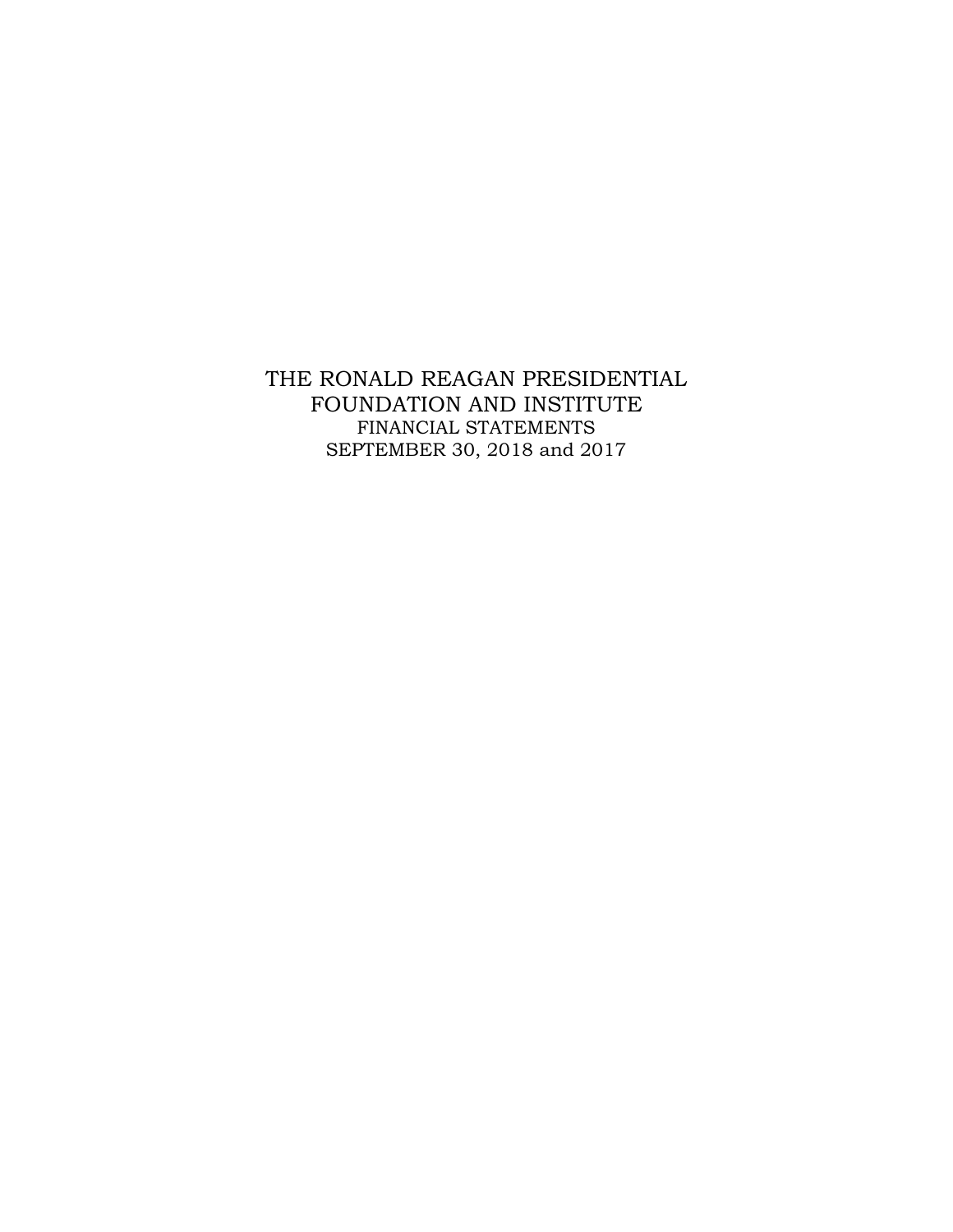# THE RONALD REAGAN PRESIDENTIAL FOUNDATION AND INSTITUTE

## **CONTENTS**

|                                  | <b>PAGE</b> |
|----------------------------------|-------------|
| INDEPENDENT AUDITORS' REPORT     |             |
| STATEMENTS OF FINANCIAL POSITION | 2           |
| STATEMENTS OF ACTIVITIES         | $3 - 4$     |
| STATEMENTS OF CASH FLOWS         | 5           |
| NOTES TO FINANCIAL STATEMENTS    | $6 - 19$    |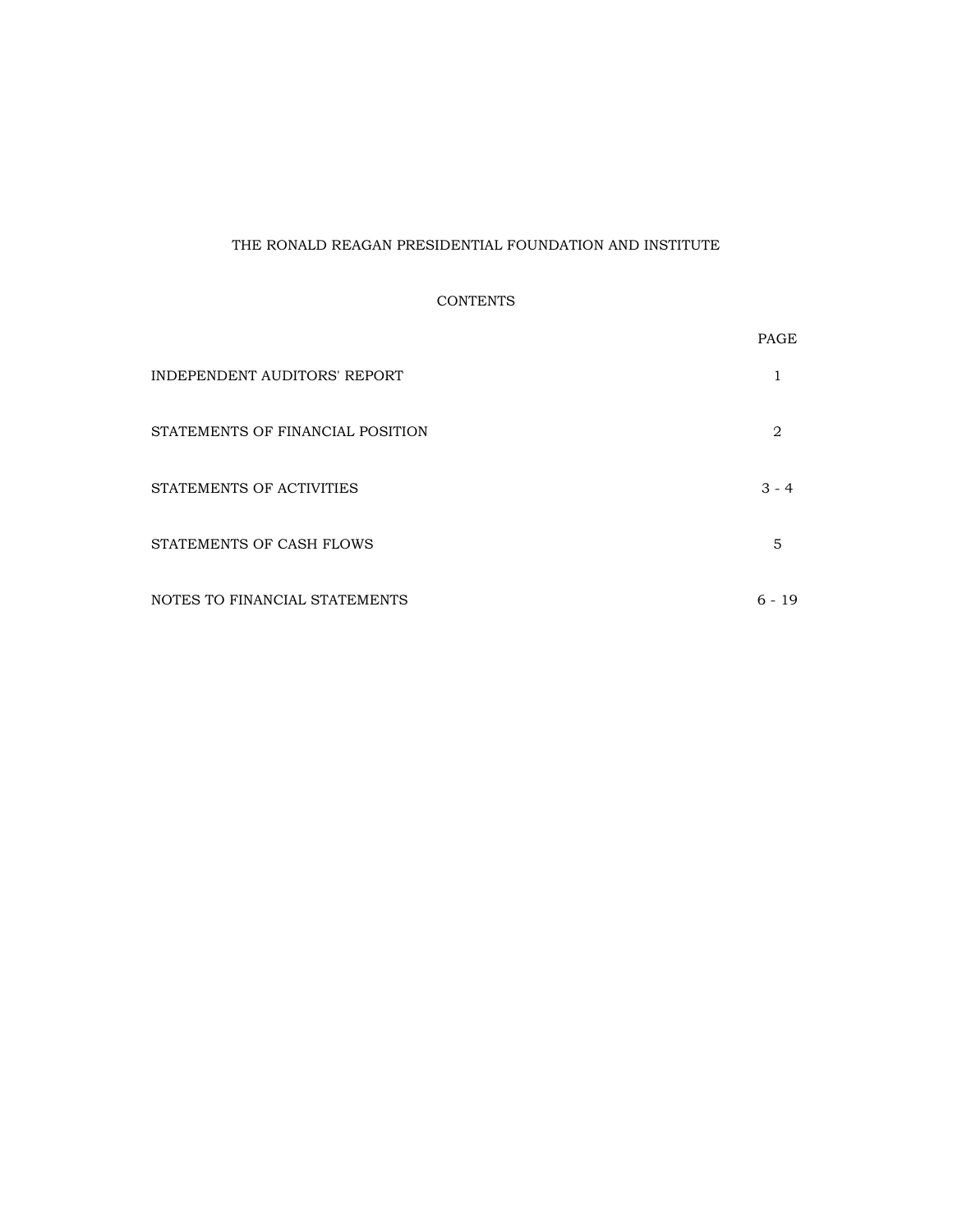

## INDEPENDENT AUDITORS' REPORT

To the Board of Trustees The Ronald Reagan Presidential Foundation and Institute

We have audited the accompanying financial statements of The Ronald Reagan Presidential Foundation and Institute (the "Foundation") (a nonprofit organization), which comprise the statements of financial position as of September 30, 2018 and 2017, and the related statements of activities and cash flows for the years then ended, and the related notes to the financial statements.

## **Management's Responsibility for the Financial Statements**

The Foundation's management is responsible for the preparation and fair presentation of these financial statements in accordance with accounting principles generally accepted in the United States of America; this includes the design, implementation, and maintenance of internal control relevant to the preparation and fair presentation of financial statements that are free from material misstatement, whether due to fraud or error.

## **Auditors' Responsibility**

Our responsibility is to express an opinion on these financial statements based on our audits. We conducted our audits in accordance with auditing standards generally accepted in the United States of America. Those standards require that we plan and perform the audit to obtain reasonable assurance about whether the financial statements are free from material misstatement.

An audit involves performing procedures to obtain audit evidence about the amounts and disclosures in the financial statements. The procedures selected depend on the auditor's judgment, including the assessment of the risks of material misstatement of the financial statements, whether due to fraud or error. In making those risk assessments, the auditor considers internal control relevant to the entity's preparation and fair presentation of the financial statements in order to design audit procedures that are appropriate in the circumstances, but not for the purpose of expressing an opinion on the effectiveness of the entity's internal control. Accordingly, we express no such opinion. An audit also includes evaluating the appropriateness of accounting policies used and the reasonableness of significant accounting estimates made by management, as well as evaluating the overall presentation of the financial statements.

We believe that the audit evidence we have obtained is sufficient and appropriate to provide a basis for our audit opinion.

## **Opinion**

In our opinion, the financial statements referred to above present fairly, in all material respects, the financial position of The Ronald Reagan Presidential Foundation and Institute as of September 30, 2018 and 2017, and the changes in its net assets and its cash flows for the years then ended in accordance with accounting principles generally accepted in the United States of America.

Rose, Apyder & Jacobs LL+

Rose, Snyder & Jacobs LLP

Encino, California February 12, 2019

- 1 -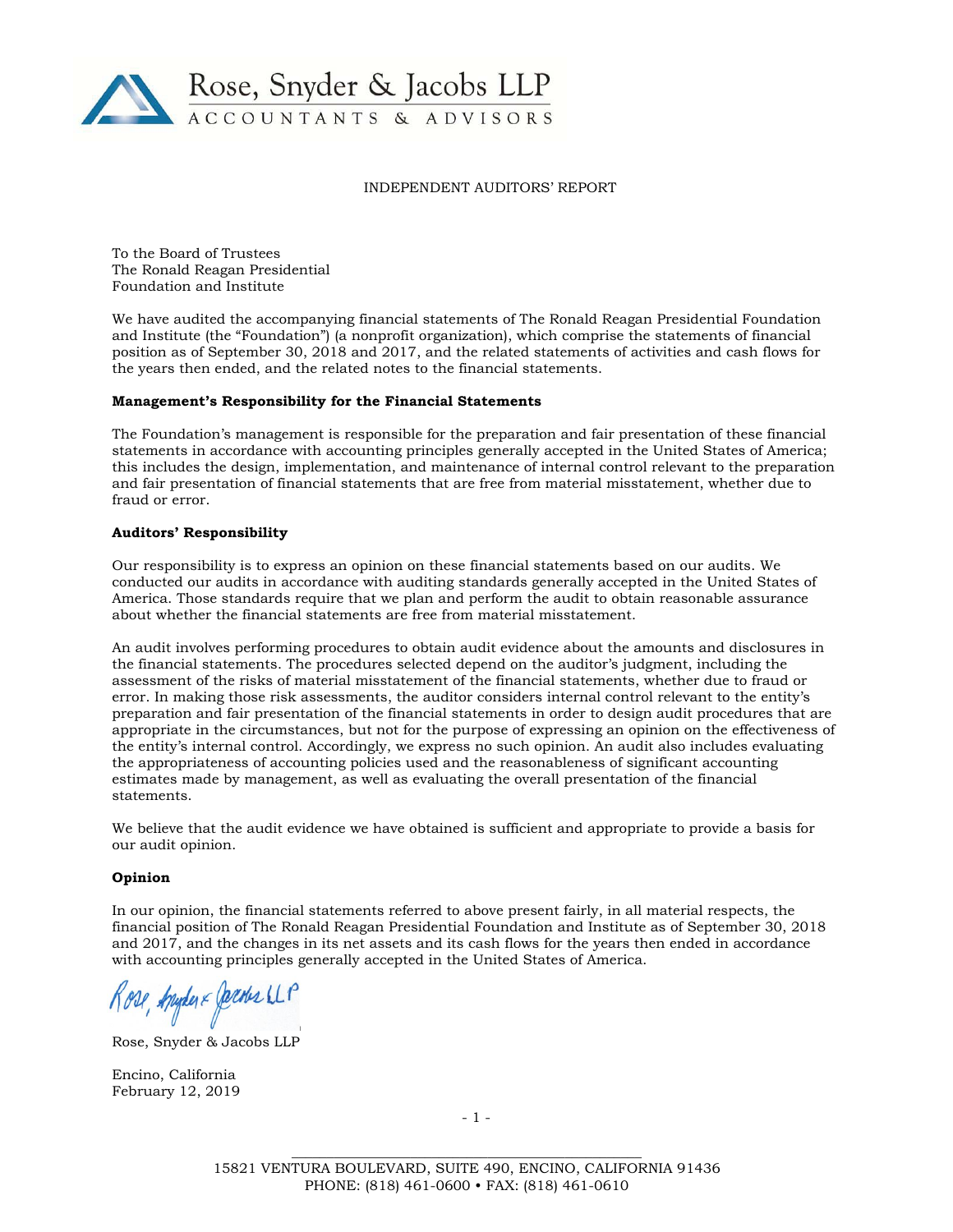# THE RONALD REAGAN PRESIDENTIAL FOUNDATION AND INSTITUTE STATEMENTS OF FINANCIAL POSITION SEPTEMBER 30, 2018 AND 2017

## ASSETS

|                                                       | 2018              | 2017              |
|-------------------------------------------------------|-------------------|-------------------|
| <b>CURRENT ASSETS</b><br>Cash and cash equivalents    | \$<br>3,441,107   | \$<br>8,425,472   |
| Short-term investments                                | 8,902,660         |                   |
| Pledges receivable - net (notes 2 and 13)             | 4,363,498         | 32,575,153        |
| Museum store inventory                                | 885,870           | 900,874           |
| Prepaid expenses, accounts receivable and             |                   |                   |
| other assets (notes 3 and 10)                         | 2,740,752         | 1,523,871         |
| TOTAL CURRENT ASSETS                                  | 20,333,887        | 43,425,370        |
| COLLECTIONS (note 1)                                  |                   |                   |
| <b>INVESTMENTS</b> (note 6)                           | 219,230,620       | 168,457,850       |
| PLEDGES RECEIVABLE - NET (notes 2 and 13)             | 45,878,744        | 47,029,722        |
| LAND, BUILDINGS AND EQUIPMENT - NET (note 4)          | 77,564,492        | 78,613,204        |
| TOTAL ASSETS                                          | \$<br>363,007,743 | \$<br>337,526,146 |
| <b>LIABILITIES AND NET ASSETS</b>                     |                   |                   |
| <b>CURRENT LIABILITIES</b>                            |                   |                   |
| Accounts payable and accrued expenses                 | \$<br>2,305,588   | \$<br>1,717,673   |
| Deferred revenues                                     | 1,690,928         | 700,560           |
| TOTAL CURRENT LIABILITIES                             | 3,996,516         | 2,418,233         |
| LONG-TERM LIABILITIES                                 |                   |                   |
| Note payable (note 8)                                 | 6,000,000         | 6,000,000         |
| Charitable remainder annuity trusts (note 9)          | 104,945           | 136,993           |
| TOTAL LIABILITIES                                     | 10,101,461        | 8,555,226         |
| COMMITMENTS AND CONTINGENCIES (note 7)                |                   |                   |
| <b>NET ASSETS</b>                                     |                   |                   |
| Unrestricted:                                         |                   |                   |
| General                                               | 78,069,657        | 83,025,178        |
| Museum store                                          | 5,596,962         | 5,416,272         |
| Board-designated:<br>For endowment purposes (note 14) | 69,446,046        | 64,771,256        |
| Temporarily restricted (note 5)                       | 57,844,760        | 65,871,789        |
| Temporarily restricted endowment (notes 5 and 14)     | 75,506,974        | 43,470,503        |
| Permanently restricted:                               |                   |                   |
| Endowment campaigns (note 14)                         | 66,441,883        | 66,415,922        |
| TOTAL NET ASSETS                                      | 352,906,282       | 328,970,920       |
| TOTAL LIABILITIES AND NET ASSETS                      | \$<br>363,007,743 | \$<br>337,526,146 |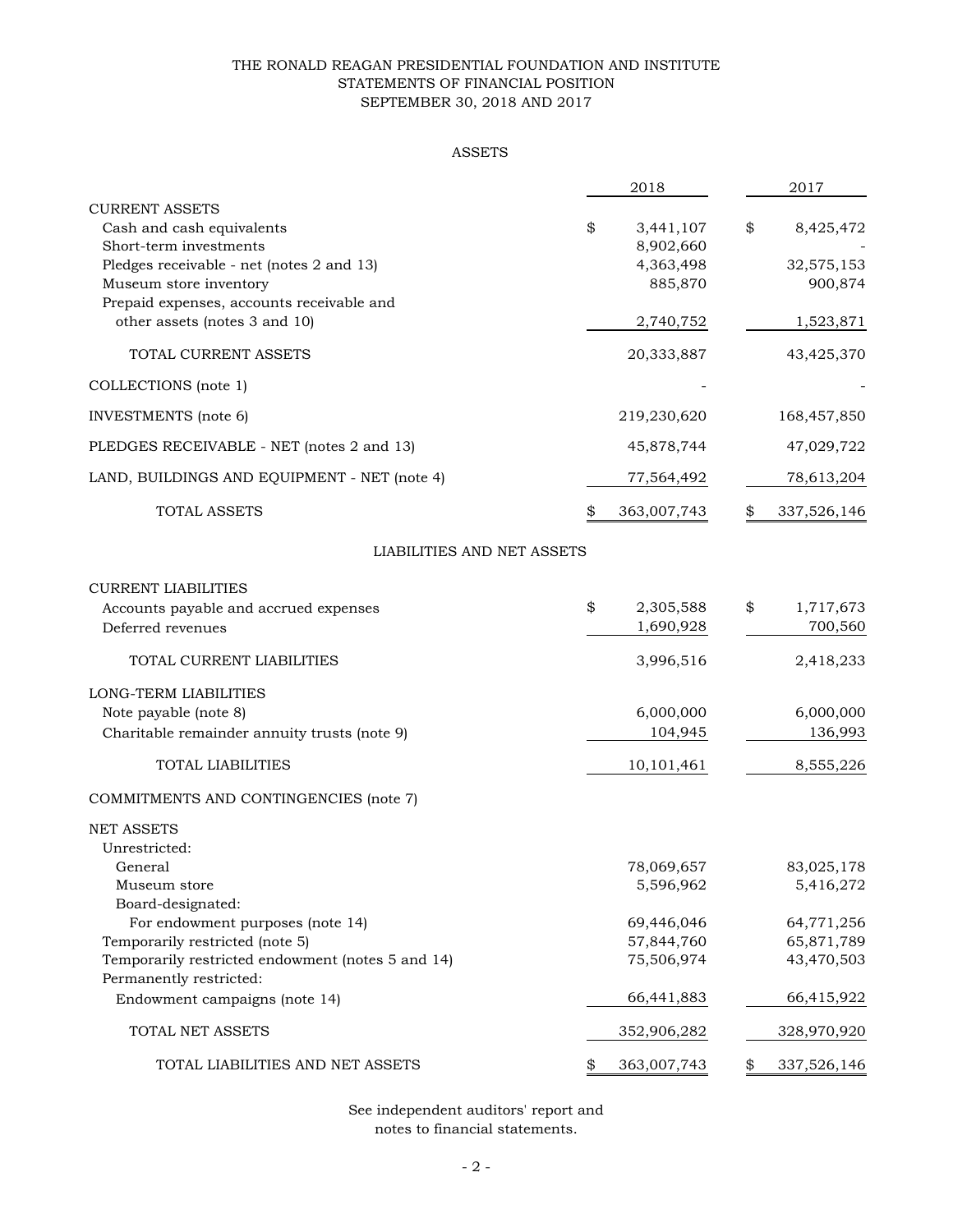#### THE RONALD REAGAN PRESIDENTIAL FOUNDATION AND INSTITUTE STATEMENT OF ACTIVITIES FOR THE YEAR ENDED SEPTEMBER 30, 2018

|                                              |                              | Unrestricted            |                                                    |                           |                                                        |                                                     |                       |
|----------------------------------------------|------------------------------|-------------------------|----------------------------------------------------|---------------------------|--------------------------------------------------------|-----------------------------------------------------|-----------------------|
|                                              | General                      | Museum<br><b>Stores</b> | Board<br>Designated -<br>For Endowment<br>Purposes | Temporarily<br>Restricted | Temporarily<br>Restricted<br>For Endowment<br>Purposes | Permanently<br>Restricted<br>Endowment<br>Campaigns | Total                 |
| REVENUE AND OTHER SUPPORT:                   |                              |                         | \$                                                 |                           |                                                        |                                                     | \$                    |
| Contributions<br>Direct mail                 | 23,888,688<br>-\$<br>857,800 | \$                      |                                                    | \$<br>518,909             | \$                                                     | \$<br>25,961                                        | 24,433,558<br>857,800 |
| Pledge support                               |                              |                         |                                                    | 3,084,233                 |                                                        |                                                     | 3,084,233             |
| Gain on investments (note 6)                 | 11,891,238                   |                         |                                                    | 491,662                   |                                                        |                                                     | 12,382,900            |
| Rental, admission and royalty income         | 7,406,016                    |                         |                                                    |                           |                                                        |                                                     | 7,406,016             |
| Museum store sales (note 11)                 |                              | 2,743,497               |                                                    |                           |                                                        |                                                     | 2,743,497             |
|                                              |                              |                         |                                                    |                           |                                                        |                                                     |                       |
| TOTAL REVENUE AND OTHER SUPPORT              |                              |                         |                                                    |                           |                                                        |                                                     |                       |
| BEFORE NET ASSETS RELEASED FROM RESTRICTIONS | 44,043,742                   | 2,743,497               |                                                    | 4,094,804                 |                                                        | 25,961                                              | 50,908,004            |
| NET ASSETS RELEASED FROM RESTRICTIONS:       |                              |                         |                                                    |                           |                                                        |                                                     |                       |
| Expiration of time restrictions              | 11,771,774                   |                         |                                                    | (11, 771, 774)            |                                                        |                                                     |                       |
| Satisfaction of program restrictions         | 350,059                      |                         |                                                    | (350, 059)                |                                                        |                                                     |                       |
| TOTAL REVENUE AND OTHER SUPPORT              | 56,165,575                   | 2,743,497               |                                                    | (8,027,029)               |                                                        | 25,961                                              | 50,908,004            |
| <b>EXPENSES AND LOSSES:</b>                  |                              |                         |                                                    |                           |                                                        |                                                     |                       |
| Program expenses:                            |                              |                         |                                                    |                           |                                                        |                                                     |                       |
| Center for Public Affairs                    | 1,260,873                    |                         |                                                    |                           |                                                        |                                                     | 1,260,873             |
| Presidential Learning Center                 | 3,040,692                    |                         |                                                    |                           |                                                        |                                                     | 3,040,692             |
| Library events and exhibits                  | 8,946,726                    |                         |                                                    |                           |                                                        |                                                     | 8,946,726             |
| Ronald Reagan Institute                      | 2,442,312                    |                         |                                                    |                           |                                                        |                                                     | 2,442,312             |
| Library and museum support and promotion     | 1,871,933                    |                         |                                                    |                           |                                                        |                                                     | 1,871,933             |
| Cost of museum store sales (note 11)         |                              | 1,362,365               |                                                    |                           |                                                        |                                                     | 1,362,365             |
| Museum store operating costs (note 11)       |                              | 1,200,442               |                                                    |                           |                                                        |                                                     | 1,200,442             |
| Fund-raising<br>Direct mail                  | 2,733,335                    |                         |                                                    |                           |                                                        |                                                     | 2,733,335             |
|                                              | 651,054<br>3,462,910         |                         |                                                    |                           |                                                        |                                                     | 651,054<br>3,462,910  |
| Management and general                       |                              |                         |                                                    |                           |                                                        |                                                     |                       |
| TOTAL EXPENSES AND LOSSES                    | 24,409,835                   | 2,562,807               |                                                    |                           |                                                        |                                                     | 26,972,642            |
| CHANGES IN NET ASSETS                        | 31,755,740                   | 180,690                 |                                                    | (8,027,029)               |                                                        | 25,961                                              | 23,935,362            |
| Transfers for endowment purposes (note 14)   | (36, 711, 261)               |                         | 4,674,790                                          |                           | 32,036,471                                             |                                                     |                       |
| NET ASSETS - Beginning of year               | 83,025,178                   | 5,416,272               | 64,771,256                                         | 65,871,789                | 43,470,503                                             | 66,415,922                                          | 328,970,920           |
| NET ASSETS - End of year                     | 78,069,657<br>\$             | 5,596,962<br>\$         | 69,446,046<br>\$                                   | 57,844,760<br>\$          | \$<br>75,506,974                                       | \$<br>66,441,883                                    | \$ 352,906,282        |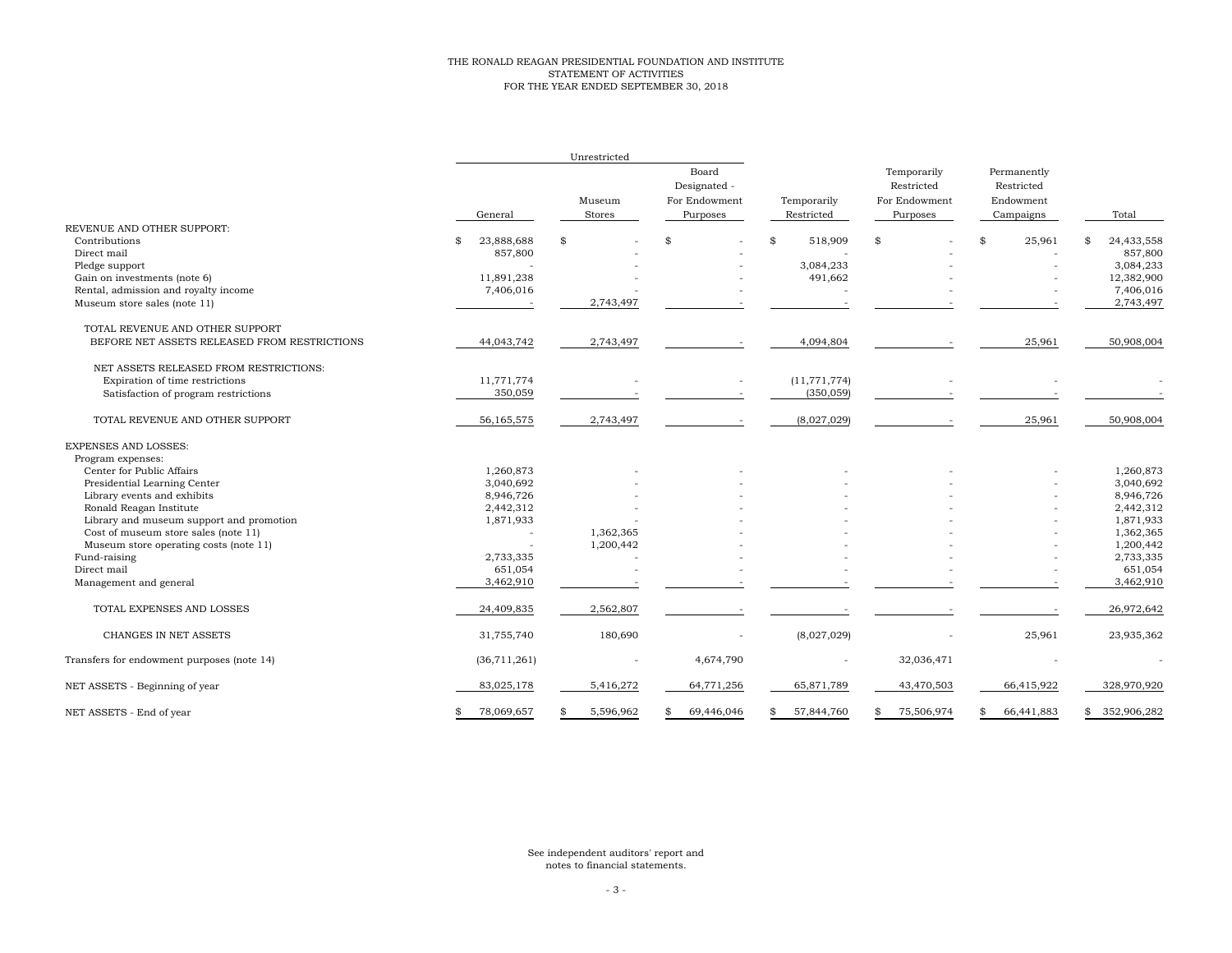#### THE RONALD REAGAN PRESIDENTIAL FOUNDATION AND INSTITUTE STATEMENT OF ACTIVITIES FOR THE YEAR ENDED SEPTEMBER 30, 2017

|                                                          |                  | Unrestricted            |                                                    |                           |                                                        |                                                     |                   |
|----------------------------------------------------------|------------------|-------------------------|----------------------------------------------------|---------------------------|--------------------------------------------------------|-----------------------------------------------------|-------------------|
|                                                          | General          | Museum<br><b>Stores</b> | Board<br>Designated -<br>For Endowment<br>Purposes | Temporarily<br>Restricted | Temporarily<br>Restricted<br>For Endowment<br>Purposes | Permanently<br>Restricted<br>Endowment<br>Campaigns | Total             |
| REVENUE AND OTHER SUPPORT:<br>Contributions              | 6,601,349<br>\$  | \$                      | \$                                                 | \$<br>19,045,879          | \$                                                     | \$                                                  | \$<br>25,647,228  |
| Direct mail                                              | 1,076,802        |                         |                                                    |                           |                                                        |                                                     | 1,076,802         |
| Pledge support                                           |                  |                         |                                                    | 3,970,885                 |                                                        |                                                     | 3,970,885         |
| Gain on investments (note 6)                             | 15,942,520       |                         |                                                    | 468,347                   |                                                        |                                                     | 16,410,867        |
| Rental, admission and royalty income                     | 7,931,819        |                         |                                                    |                           |                                                        |                                                     | 7,931,819         |
|                                                          |                  |                         |                                                    |                           |                                                        |                                                     | 3,071,940         |
| Museum store sales (note 11)                             |                  | 3,071,940               |                                                    |                           |                                                        |                                                     |                   |
| TOTAL REVENUE AND OTHER SUPPORT                          |                  |                         |                                                    |                           |                                                        |                                                     |                   |
| BEFORE NET ASSETS RELEASED FROM RESTRICTIONS             | 31,552,490       | 3,071,940               |                                                    | 23,485,111                |                                                        |                                                     | 58,109,541        |
| NET ASSETS RELEASED FROM RESTRICTIONS:                   |                  |                         |                                                    |                           |                                                        |                                                     |                   |
| Expiration of time restrictions                          | 1,194,142        |                         |                                                    | (1, 194, 142)             |                                                        |                                                     |                   |
| Satisfaction of program restrictions                     | 1,471,003        |                         |                                                    | (1,471,003)               |                                                        |                                                     |                   |
| TOTAL REVENUE AND OTHER SUPPORT                          | 34,217,635       | 3,071,940               |                                                    | 20,819,966                |                                                        |                                                     | 58,109,541        |
| <b>EXPENSES AND LOSSES:</b>                              |                  |                         |                                                    |                           |                                                        |                                                     |                   |
| Program expenses:                                        |                  |                         |                                                    |                           |                                                        |                                                     |                   |
| Center for Public Affairs                                | 1,271,541        |                         |                                                    |                           |                                                        |                                                     | 1,271,541         |
| Presidential Learning Center                             | 2,802,334        |                         |                                                    |                           |                                                        |                                                     | 2,802,334         |
| Library events and exhibits                              | 8,871,140        |                         |                                                    |                           |                                                        |                                                     | 8,871,140         |
| Ronald Reagan Institute                                  | 1,519,863        |                         |                                                    |                           |                                                        |                                                     | 1,519,863         |
| Library and museum support and promotion                 | 2,018,262        |                         |                                                    |                           |                                                        |                                                     | 2,018,262         |
| Cost of museum store sales (note 11)                     |                  | 1,402,969               |                                                    |                           |                                                        |                                                     | 1,402,969         |
| Museum store operating costs (note 11)                   |                  | 1,284,779               |                                                    |                           |                                                        |                                                     | 1,284,779         |
| Fund-raising                                             | 2,504,195        |                         |                                                    |                           |                                                        |                                                     | 2,504,195         |
| Direct mail                                              | 951,396          |                         |                                                    |                           |                                                        |                                                     | 951,396           |
| Management and general                                   | 3,278,962        |                         |                                                    |                           |                                                        |                                                     | 3,278,962         |
| Provision for estimated uncollectible pledges receivable |                  |                         |                                                    | 97,500                    |                                                        |                                                     | 97,500            |
| TOTAL EXPENSES AND LOSSES                                | 23,217,693       | 2,687,748               |                                                    | 97,500                    |                                                        |                                                     | 26,002,941        |
| CHANGES IN NET ASSETS                                    | 10,999,942       | 384,192                 |                                                    | 20,722,466                |                                                        |                                                     | 32,106,600        |
| Transfers for endowment purposes (note 14)               | (15, 287, 953)   |                         | 6,998,796                                          |                           | 8,289,157                                              |                                                     |                   |
| NET ASSETS - Beginning of year                           | 87,313,189       | 5,032,080               | 57,772,460                                         | 45,149,323                | 35,181,346                                             | 66,415,922                                          | 296,864,320       |
| NET ASSETS - End of year                                 | 83,025,178<br>\$ | 5,416,272<br>\$         | 64,771,256<br>\$                                   | 65,871,789<br>\$          | \$<br>43,470,503                                       | \$<br>66,415,922                                    | 328,970,920<br>\$ |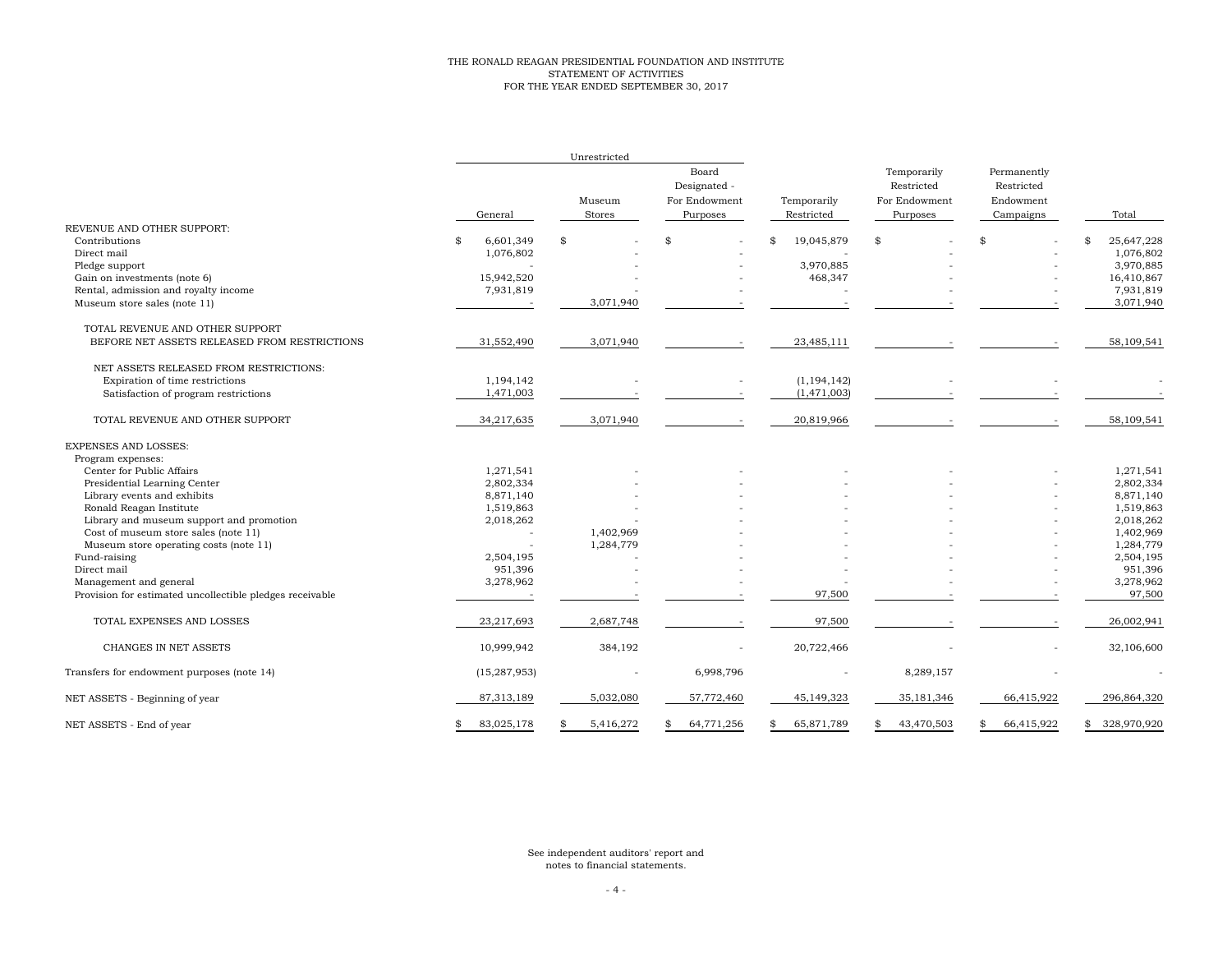# THE RONALD REAGAN PRESIDENTIAL FOUNDATION AND INSTITUTE STATEMENTS OF CASH FLOWS FOR THE YEARS ENDED SEPTEMBER 30, 2018 AND 2017

|                                                        | 2018             | 2017             |
|--------------------------------------------------------|------------------|------------------|
| CASH FLOWS FROM OPERATING ACTIVITIES:                  |                  |                  |
| Changes in net assets                                  | \$<br>23,935,362 | \$<br>32,106,600 |
| Adjustments to reconcile changes in net assets to      |                  |                  |
| net cash provided by operating activities:             |                  |                  |
| Depreciation and amortization                          | 3,830,988        | 3,884,681        |
| Non-cash contribution revenue                          | 26,397           | (1,607)          |
| Gain on investments                                    | (12, 382, 900)   | (16, 410, 867)   |
| Provision for doubtful pledges                         |                  | 97,500           |
| Changes in operating assets and liabilities:           |                  |                  |
| Unrestricted and temporarily restricted pledges        |                  |                  |
| receivable - net                                       | 30,117,846       | (19, 254, 351)   |
| Museum store inventory                                 | 15,004           | 62,216           |
| Prepaid expenses, accounts receivable and other assets | (1,216,881)      | (254, 097)       |
| Accounts payable and accrued expenses                  | 587,914          | 245              |
| Deferred revenues                                      | 990,368          | 116,865          |
| NET CASH PROVIDED BY OPERATING ACTIVITIES              | 45,904,098       | 347,185          |
| CASH FLOWS FROM INVESTING ACTIVITIES:                  |                  |                  |
| Purchase of investments                                | (40, 940, 955)   | (2, 185, 810)    |
| Proceeds from sale of investments                      | 1,769,475        | 2,571,699        |
| Cash restricted for short term investments             | (8,902,660)      |                  |
| Purchase of land, buildings and equipment              | (2,782,276)      | (742,832)        |
|                                                        |                  |                  |
| NET CASH USED IN INVESTING ACTIVITIES                  | (50, 856, 416)   | (356, 943)       |
| CASH FLOWS FROM FINANCING ACTIVITIES:                  |                  |                  |
| Charitable remainder annuity trusts                    | (32, 047)        | (141, 708)       |
| NET CASH USED IN FINANCING ACTIVITIES                  | (32, 047)        | (141, 708)       |
| NET DECREASE IN CASH AND CASH EQUIVALENTS              | (4,984,365)      | (151, 466)       |
| CASH AND CASH EQUIVALENTS - beginning of year          | 8,425,472        | 8,576,938        |
| CASH AND CASH EQUIVALENTS - end of year                | \$<br>3,441,107  | \$<br>8,425,472  |
| SUPPLEMENTARY DISCLOSURE:                              |                  |                  |
| Interest paid in cash                                  | \$<br>176,833    | \$<br>111,797    |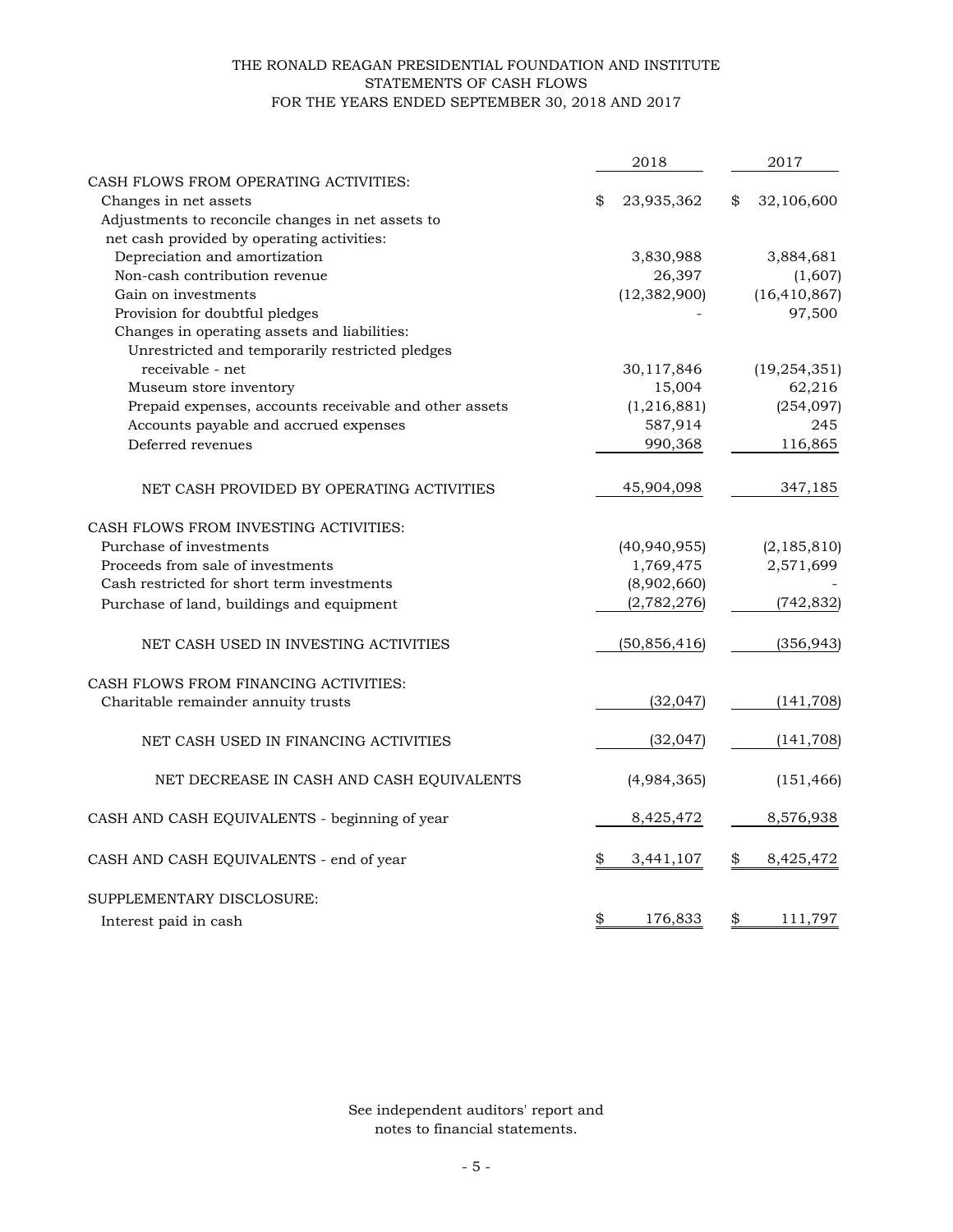## 1. ORGANIZATION AND SUMMARY OF SIGNIFICANT ACCOUNTING POLICIES

## Organization

The Ronald Reagan Presidential Foundation was incorporated on February 27, 1985 in the state of California to obtain funding from private sources necessary to construct The Ronald Reagan Presidential Library and Museum (the "Library") in Simi Valley, California. On April 9, 2014, the organization changed its name to The Ronald Reagan Presidential Foundation and Institute (the "Foundation").

The Foundation's mission is to promote and preserve the timeless principles Ronald Reagan championed: Individual Liberty, Economic Opportunity, Global Democracy and National Pride. In 2016, the organization's Board of Trustees approved the expansion of this mission to include projects and programs under the auspices of the Reagan Institute. This new entity moves beyond the important mission of preserving the memory of our 40th President. The Reagan Institute proactively promotes President Reagan's ideals and vision, as well as shares his leadership accomplishments that brought a country together and instilled enthusiasm and confidence among the American people. Additionally, for the benefit of generations to come, the Reagan Institute will be a center for youth education and academic alliances, scholarly work, and substantive, issue-driven forums.

Through its nonprofit status, the Foundation conducts fund-raising and programming activities that sustain: The Library, The Center for Public Affairs, The Walter and Leonore Annenberg Presidential Learning Center, established to be a place where school children are inspired to learn about civics, the presidency, history and leadership, the Air Force One Pavilion (the "Pavilion"), and the Reagan Institute as well. The Pavilion tells the story of President Reagan's role in ending the Cold War and showcases Air Force One, the Boeing 707 aircraft used by seven United States presidents, including President Reagan. The aircraft is on permanent loan from the United States Air Force. The Pavilion houses the Discovery Center, made possible by the Donald W. Reynolds Foundation, where students participate in presidential decision making and role play real historical scenarios from the Reagan Administration designed to represent the executive branch experience. The Library houses more than 63 million pages of Presidential, Gubernatorial and personal papers, 1.5 million photographs, and over 60,000 gifts and artifacts chronicling the lives of Ronald and Nancy Reagan. It now also serves as the final resting place of America's 40th President and his first lady.

The Foundation relies on contributions, museum admission fees, return on investments, museum store sales, facility rentals, and royalty and licensing agreements to support its operations and programs. On March 18, 1991, the Foundation granted to the National Archives and Records Administration ("NARA") the exclusive right to use and operate the Library for as long as the Library is operated as a presidential archive (see note 10).

### Basis of Presentation

The Foundation's financial statements include a statement of financial position that presents the amounts for each of three classes of net assets—unrestricted net assets, temporarily restricted net assets and permanently restricted net assets—based on the existence or absence of donor imposed restrictions, a statement of activities and statement of cash flows that reflect the changes in those classes of net assets.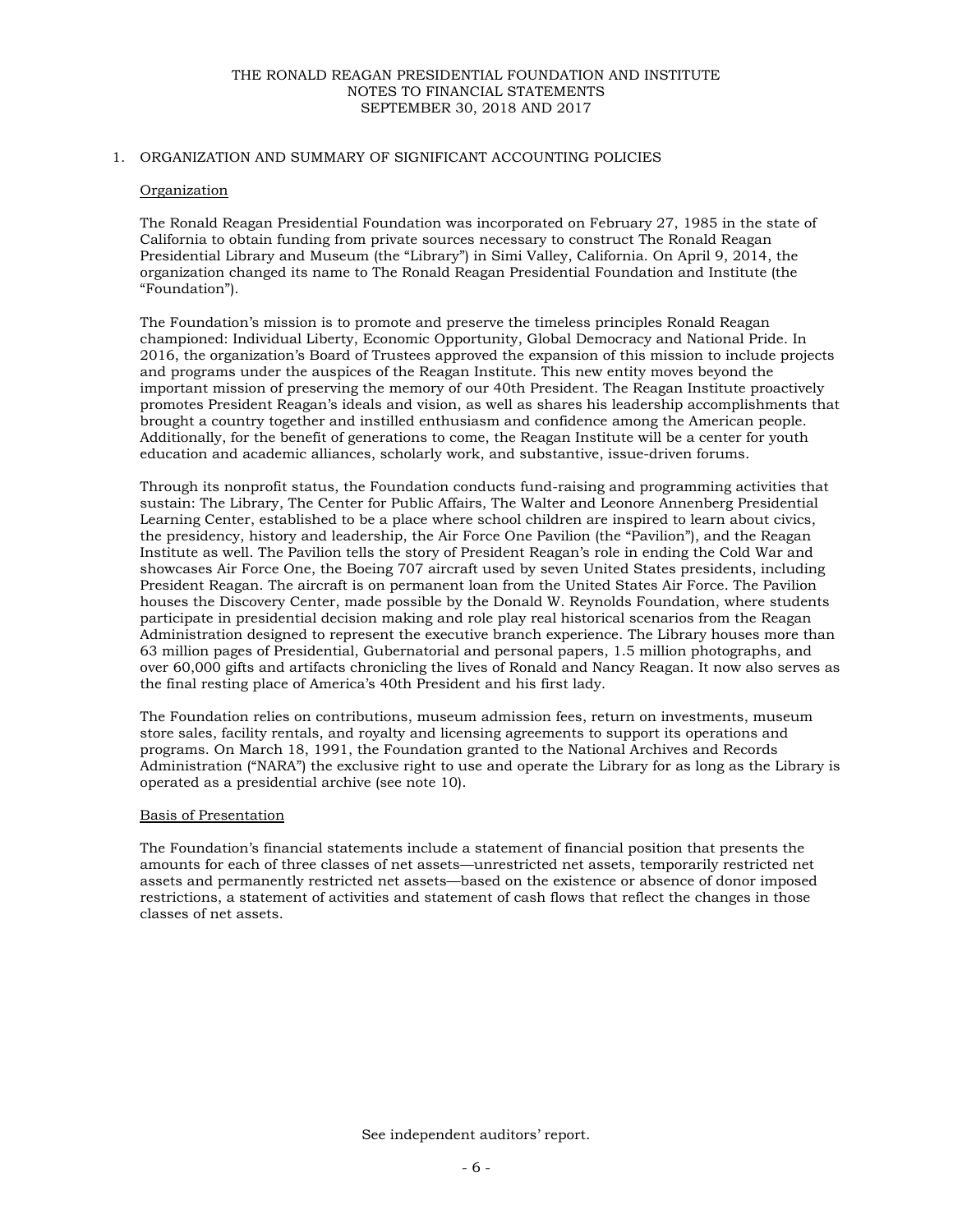## 1. ORGANIZATION AND SUMMARY OF SIGNIFICANT ACCOUNTING POLICIES (Continued)

## Basis of Presentation (Continued)

The Foundation classifies balances within each of the three net asset classes by their nature and purpose. The Foundation's unrestricted net assets are classified as general, museum store or board-designated amounts. General net assets represent unrestricted net assets related to the Foundation's principal operations. Museum store net assets represent unrestricted net assets associated with the Foundation's museum store operations (see note 11). Board-designated for endowment purposes represents unrestricted net assets that function as endowment until otherwise specified by the Board of Trustees. Temporarily restricted net assets comprise pledges due to, and contributions received by, the Foundation for which donors have restricted the use of such funds to a specified purpose or for a period of time. Temporarily restricted endowment funds represent donor designated endowment fund earnings and un-appropriated earnings from other permanently restricted endowment funds. Permanently restricted net assets represent the results of endowment fund-raising efforts. Endowment amounts are maintained in perpetuity. Investment income from endowments is generally available to support operations unless specifically restricted by the donor and is classified as temporarily restricted endowment until appropriated by the Board of Trustees.

The Board of Trustees has adopted a draw policy of five percent per year of a calculated value of the endowment funds to fund the operations of the Foundation. Unused draw amounts are reclassified as temporarily restricted endowment. The balance of the endowment cannot be less than the amount of required endowment fund balance at the end of each period. If the endowment falls below that amount, the difference is classified as unrestricted until it is restored to its original value.

### Revenue Recognition

Unconditional promises to give are recognized as revenue in the period pledged. Unconditional promises to give that are expected to be collected within one year are recorded at their net realizable value. Unconditional promises to give that are expected to be collected in future years are recorded at the present value of their estimated future cash flows. Conditional promises to give are not included as support until such time as the conditions are substantially met. An allowance for doubtful amounts is determined using the age of the pledge, creditworthiness of the donor and historical collection experience.

Revenue from museum admission fees, facility rentals and museum store operations is recognized at the time of sale or at the time the event is held.

The Foundation reports contributions and pledge support as either temporarily or permanently restricted if such items are received with donor stipulations that limit the use of the donated assets. When a donor restriction expires, that is, when a stipulated time restriction ends or purpose restriction is accomplished, temporarily restricted net assets are reclassified to unrestricted net assets and reported in the statement of activities as net assets released from restrictions. Contributions whose restrictions are met in the same year as the contributions are made are initially classified as temporarily restricted net assets. If a donor changes the restrictions on a contribution, the re-designation is reflected in the statements in the year the designation is changed.

### Cash and Cash Equivalents and Short-Term Investments

Cash and cash equivalents include amounts on hand and on deposit at financial institutions which are intended for operations and exclude money market funds held for investment. Short-term investments include liquid securities intended to be converted to cash within 12 months.

## Museum Store Inventory

Inventory consists of goods held for sale in the Foundation's museum store and is stated at the lower of cost (first-in, first-out method) or net realizable value.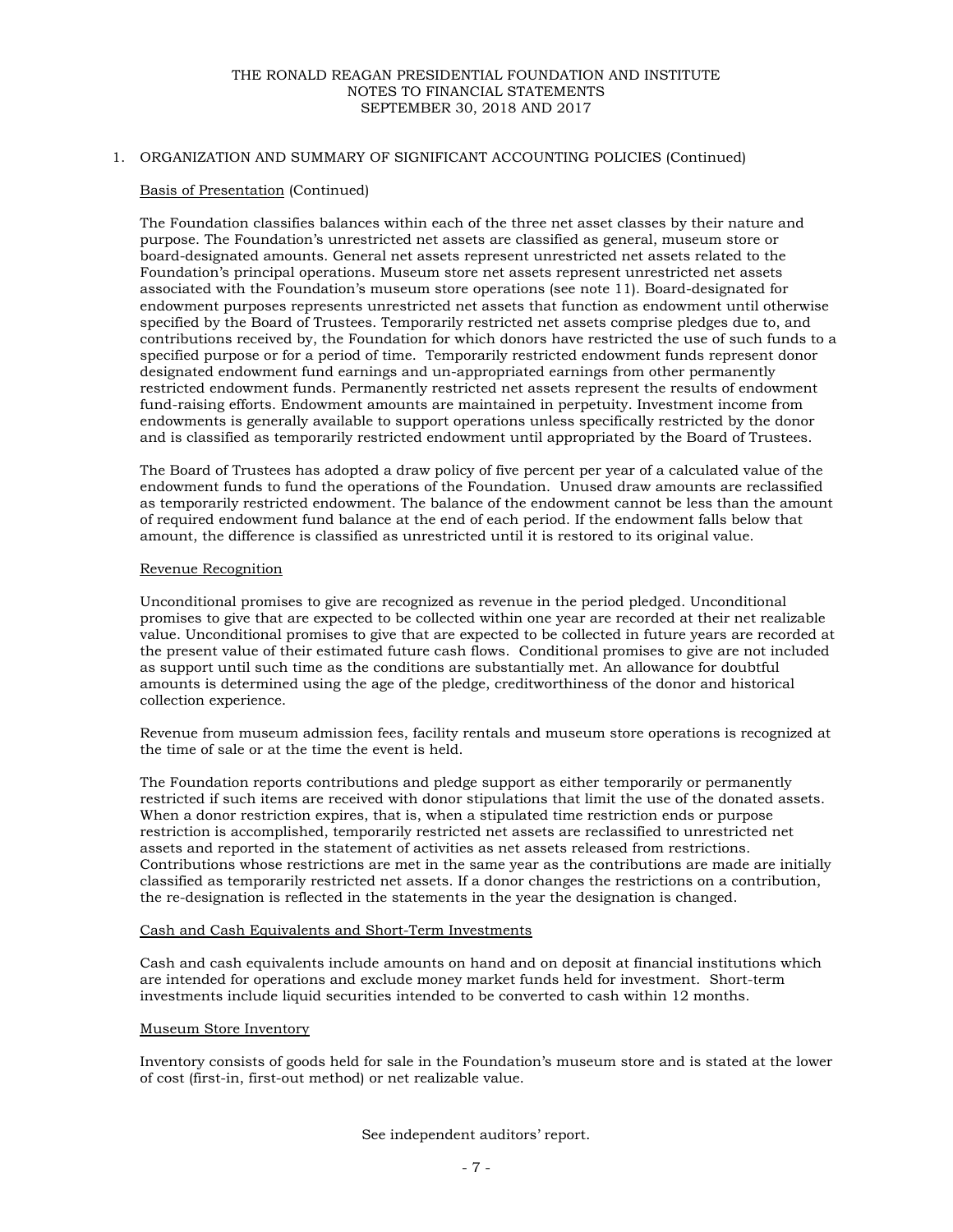### 1. ORGANIZATION AND SUMMARY OF SIGNIFICANT ACCOUNTING POLICIES (Continued)

### Investments

Investments are classified as long term and stated at fair value based on current market price, if available.

## Land, Buildings and Equipment

Buildings, exhibits, furniture, fixtures and equipment are recorded at cost and depreciated using the straight-line method over their estimated useful lives, which range from 5 to 40 years.

### Endowment Funds

See note 14 for endowment funds.

### Use of Estimates

The preparation of financial statements in conformity with accounting principles generally accepted in the United States of America requires management to make estimates and assumptions that affect the reported amounts of assets and liabilities and disclosure of contingent assets and liabilities at the date of the financial statements and the reported amounts of revenue and expenses during the reporting period. Management uses its historical records and knowledge of its activities in making these estimates. Accordingly, actual results could differ from those estimates.

## Collections

The Library stores and displays significant collections of both Presidential and personal artifacts, documents, and photographic information, which are owned and controlled by NARA and therefore are not reflected in these financial statements. The Foundation owns a much smaller collection of personal (non-presidential) items, gifted by President and Mrs. Reagan and others. While some of these items are displayed in the Museum and other non-public areas of the library, the bulk of these items are kept in permanent storage. The Foundation has, for many years, transferred these stored items to NARA for safekeeping. The Foundation works with NARA to ensure that these items are properly housed and catalogued. None of these Foundation-owned items are recognized as assets on the Foundation's statement of financial position and to date the Foundation has not disposed of any of its collections.

### Income Taxes

The Foundation is exempt from federal income taxes pursuant to Section  $501(c)(3)$  of the Internal Revenue Code ("IRC") and is also exempt from state franchise taxes.

The Foundation adopted Financial Accounting Standards Board ("FASB") Accounting Standards Codification 740-10-25, *Accounting for Uncertainty in Income Taxes*, which clarifies the accounting for uncertainty in income taxes recognized in an entity's financial statements and provides guidance on the recognition, de-recognition and measurement of benefits related to an entity's uncertain tax positions, if any. The Foundation has identified and evaluated their significant tax positions for which the statute of limitations remains open and determined there are no material unrecognized tax benefits or liabilities to be recorded. The Foundation's policy is to include interest and penalties related to unrecognized tax benefits in income tax expense. Interest and penalties totaled \$0 for the years ended September 30, 2018 and 2017.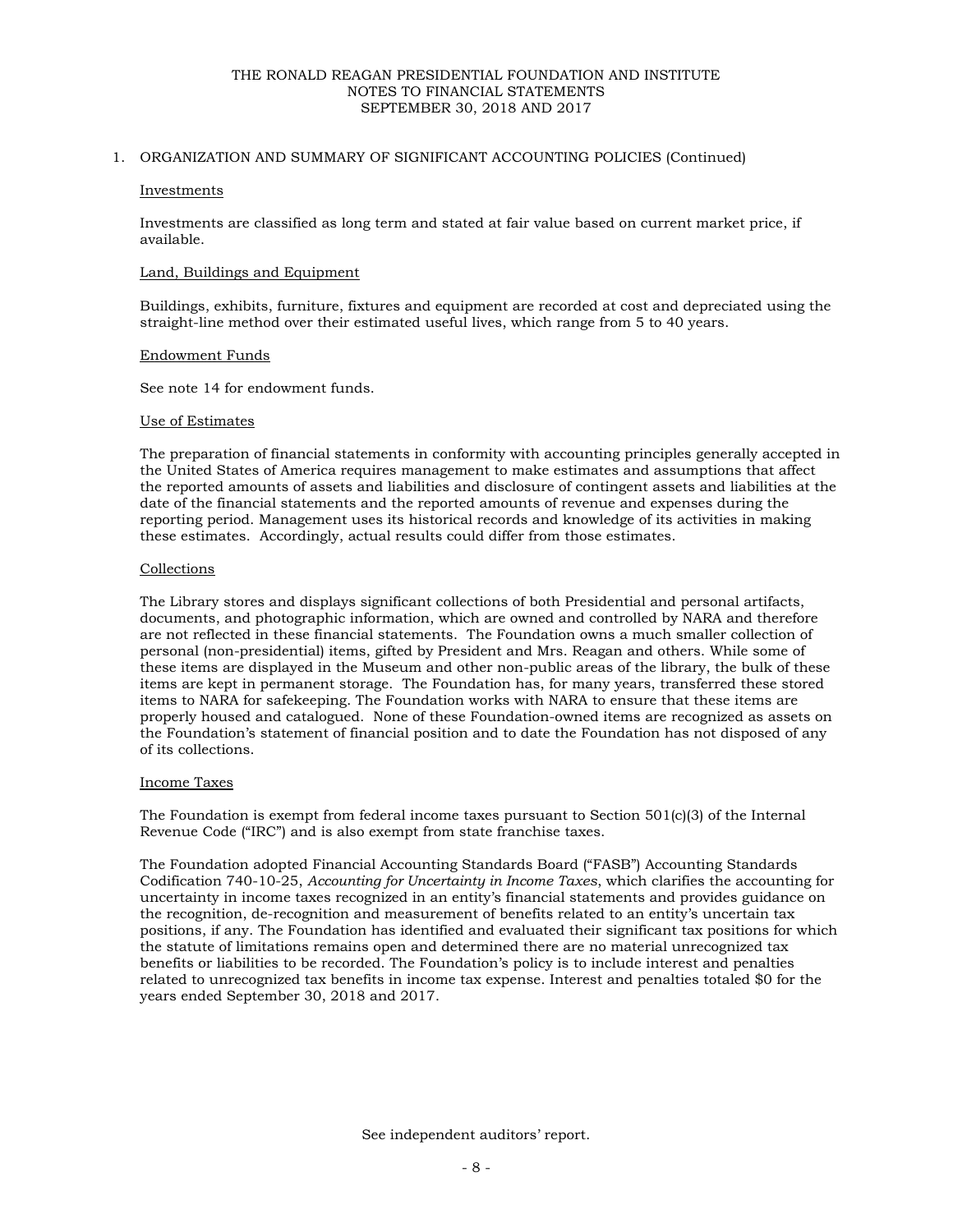## 1. ORGANIZATION AND SUMMARY OF SIGNIFICANT ACCOUNTING POLICIES (Continued)

## Fair Value of Financial Instruments

The Foundation has adopted guidance issued by the FASB that defines fair value, establishes a framework for measuring fair value in accordance with existing Generally Accepted Accounting Principles, and expands disclosures about fair value measurements. Assets and liabilities recorded at fair value in the statement of financial position are categorized based upon the level of judgment associated with the inputs used to measure their fair value. The categories are as follows:

| Level Input: | Input Definition:                                                           |
|--------------|-----------------------------------------------------------------------------|
| Level I      | Inputs are unadjusted, quoted prices for identical assets or liabilities in |
|              | active markets at the measurement date.                                     |
| Level II     | Inputs, other than quoted prices included in Level I, that are observable   |
|              | for the asset or liability through corroboration with market data at the    |
|              | measurement date.                                                           |
| Level III    | Unobservable inputs that reflect management's best estimate of what         |
|              | market participants would use in pricing the asset or liability at the      |
|              | measurement date.                                                           |

The Foundation's policy is to recognize transfers between Level I, II, and III as of the end of the fiscal year during which the event or circumstances that caused the transfer occurred.

Carrying amounts reported in the statement of financial position for cash and cash equivalents, accounts receivable, investments, accounts payable and accrued liabilities approximate fair value because of their immediate or short-term nature. The fair value of borrowings is not considered to be significantly different than its carrying amount because the stated rates for such debt reflect current market rates and conditions.

### Reclassifications

The Foundation reclassified certain amounts from the year ended September 30, 2017 to confirm to the current year presentation.

### Recent Accounting Pronouncements

In May 2014, the FASB issued ASU No. 2014-09, *Revenue from Contracts with Customers* (Topic 606), which will supersede nearly all existing revenue recognition guidance under GAAP. ASU No. 2014-09 provides that an entity recognize revenue when it transfers promised goods or services to customers in an amount that reflects the consideration to which the entity expects to be entitled in exchange for those goods or services. This update also requires additional disclosure about the nature, amount, timing and uncertainty of revenue and cash flows arising from customer contracts, including significant judgments and changes in judgments, and assets recognized from costs incurred to obtain or fulfill a contract. ASU No. 2014-09 allows for either full retrospective or modified retrospective adoption and will become effective for the Foundation in the first quarter of 2020. In April 2016, the FASB issued an amendment to ASU No. 2014-09 with update ASU 2016-10 which provided more specific guidance around the identification of performance obligations and licensing arrangements. The Foundation is evaluating the potential effects of the adoption of this update on its financial statements.

In February 2016, the FASB issued ASU 2016-02, Leases (Topic 842), which supersedes existing guidance on accounting for leases in "Leases (Topic 840)" and generally requires all leases to be recognized in the statement of financial position. ASU 2016-02 is effective for annual and interim reporting periods beginning after December 15, 2018; early adoption is permitted. The provisions of ASU 2016-02 are to be applied using a modified retrospective approach. The Foundation is currently evaluating the impact of the adoption of this standard on its financial statements.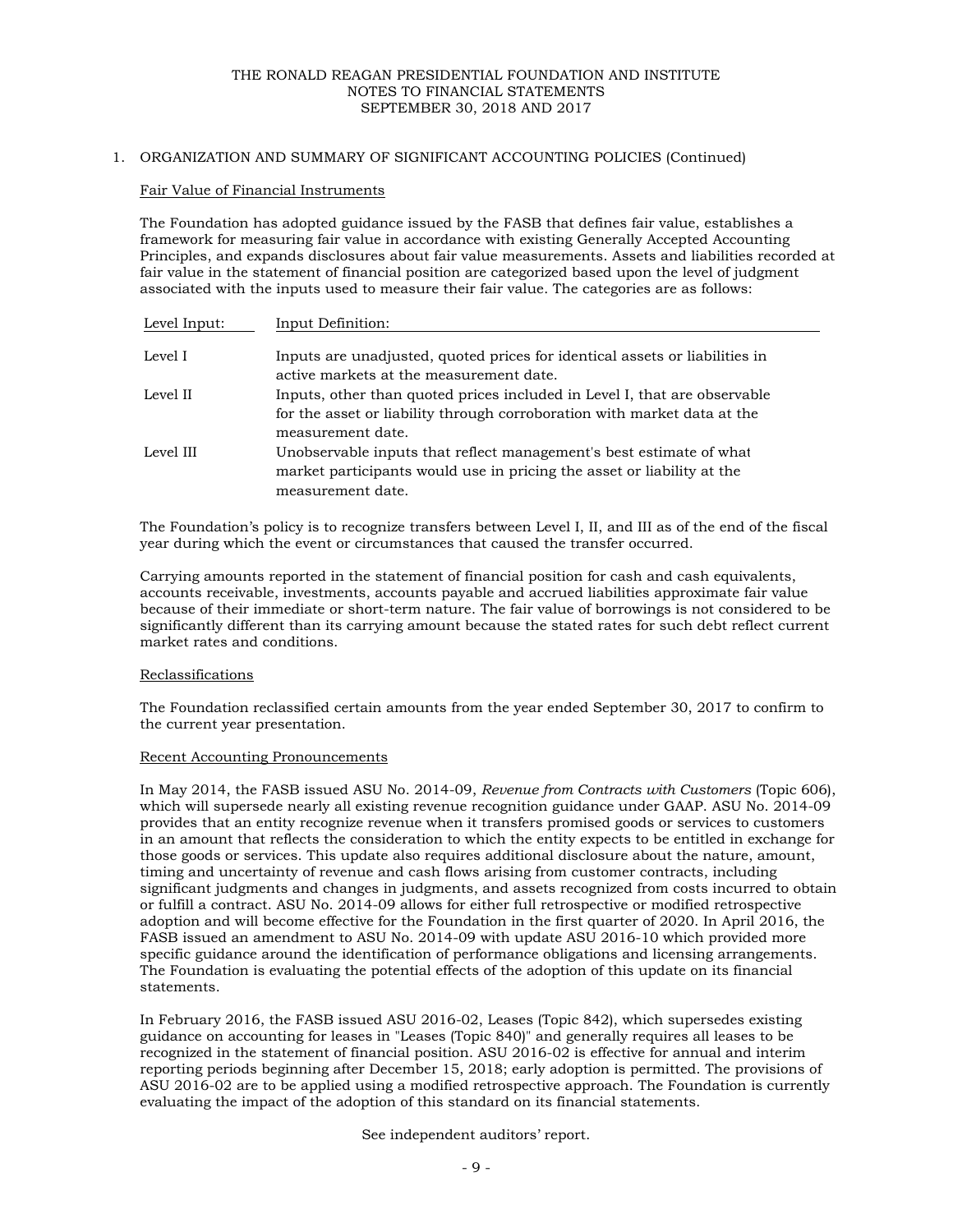## 1. ORGANIZATION AND SUMMARY OF SIGNIFICANT ACCOUNTING POLICIES (Continued)

## Recent Accounting Pronouncements (Continued)

In August 2016, the FASB issued ASU No. 2016-14, Not-for-Profit Entities, Presentation of Financial Statements of Not-for-Profit Entities (Topic 958). The new guidance simplifies and improves how notfor-profit entities classify net assets as well as the information presented in financial statements and notes about liquidity, financial performance and cash flows. This guidance is effective for annual financial statements issued beginning after December 15, 2017. The Foundation is currently evaluating the impact on the financial statements.

In June 2018, the FASB issued ASU No. 2018-08, Not-For-Profit Entities, Clarifying the Scope and Guidance for Contributions Received and Contributions Made (Topic 958). This new guidance clarifies the evaluation of whether an exchange of assets is a contribution or an exchange transaction. It also clarifies the criteria to evaluate whether a contribution has a donor-imposed condition and how that impacts revenue recognition. This guidance is effective for years beginning after December 15, 2018 and changes will be applied on a modified prospective basis. The Foundation is currently evaluating the impact on the financial statements.

## 2. PLEDGES RECEIVABLE

Pledges receivable are expected to be collected as follows at September 30:

|                                | 2018            | 2017             |
|--------------------------------|-----------------|------------------|
| Within one year                | 4,363,498<br>\$ | 32,575,153<br>\$ |
| From one to five years         | 34,528,481      | 28,890,252       |
| Over five years                | 24,217,423      | 30,112,760       |
|                                | 63,109,402      | 91,578,165       |
| Present value discount *       | (12, 392, 160)  | (11, 498, 290)   |
| Allowance for doubtful pledges | (475,000)       | (475,000)        |
|                                | 50,242,242      | 79,604,875       |
| Less current portion, net      | 4,363,498       | 32,575,153       |
|                                | 45,878,744      | 47,029,722       |

\* Anticipated pledge payments are discounted at the U.S. Treasury Bill rate for the pledge period at the time the pledge is received.

Total bequests and conditional pledges, which are not included in the financial statements, were \$49,017,413 and \$45,800,609 at September 30, 2018 and 2017, respectively.

## 3. PREPAID EXPENSES AND ACCOUNTS RECEIVABLE

Accounts receivable include amounts owed by NARA for reimbursement of costs incurred by the Foundation on behalf of NARA, as well as amounts owed for sponsorship of future events.

During fiscal years 2018 and 2017, temporary exhibition and event costs were incurred in advance of the unveiling or the exhibition. Costs are expensed when the unveiling occurs or during the exhibition period.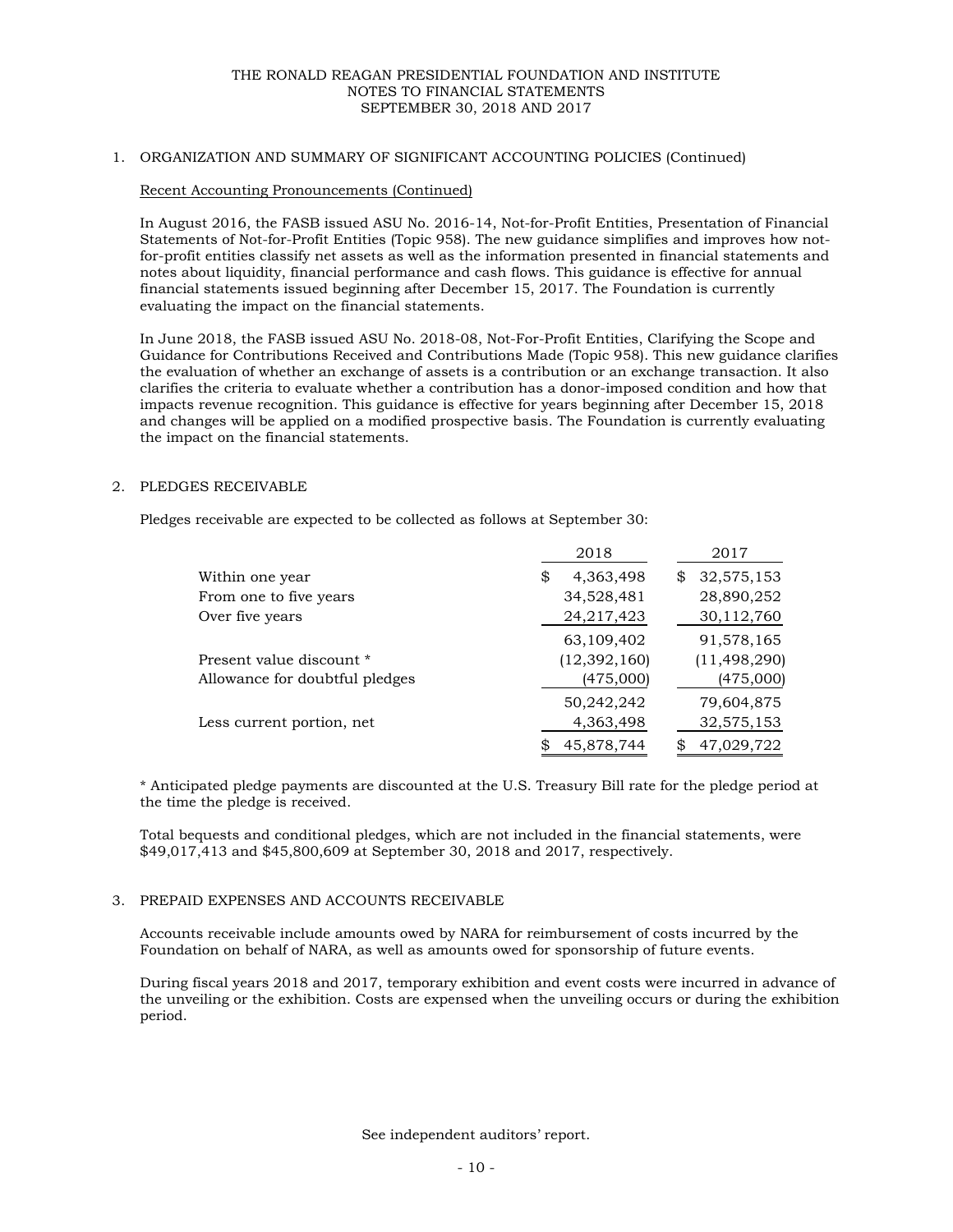## 4. LAND, BUILDINGS AND EQUIPMENT

Land, buildings and equipment consisted of the following at September 30:

|                                     | 2018             | 2017             |
|-------------------------------------|------------------|------------------|
| Land                                | 24,159,956<br>\$ | 24,159,956<br>\$ |
| Buildings and land improvements     | 88,496,823       | 88,411,784       |
| Construction in progress            | 2,619,204        |                  |
| Furniture, fixtures and equipment   | 9,852,756        | 9,665,867        |
| Exhibits                            | 17,779,574       | 17,938,750       |
| Museum store furniture and fixtures | 780,585          | 770,265          |
|                                     | 143,688,898      | 140,946,622      |
| Less accumulated depreciation       | (66, 124, 406)   | (62, 333, 418)   |
| Land, buildings and equipment-net   | 77,564,492       | 78,613,204<br>ς  |

## 5. TEMPORARILY RESTRICTED NET ASSETS

Temporarily restricted net assets are available for the following purposes or periods at September 30:

|                                           | 2018             | 2017             |
|-------------------------------------------|------------------|------------------|
| Pledges received with time restriction    | 33,123,617<br>\$ | 58,785,139<br>\$ |
| GE Scholarships                           | 5,409,867        | 4,655,157        |
| Center for Public Affairs and Museum      | 66,683           | 1,193,247        |
| Ronald Reagan Institute                   | 18,985,594       | 946,173          |
| Donald W. Reynolds Foundation             |                  |                  |
| Air Force One Discovery Center            | 192,342          | 162,604          |
| Walter and Leonore Annenberg Presidential |                  |                  |
| Learning Center                           | 66,657           | 129,469          |
|                                           | 57,844,760<br>\$ | 65,871,789       |

Temporarily restricted endowment net assets are available for the following purposes or periods at September 30:

|                                           | 2018            | 2017              |
|-------------------------------------------|-----------------|-------------------|
| Pledges received with time restriction    | 70,610,244<br>S | 38,559,928<br>\$. |
| Walter and Leonore Annenberg Presidential |                 |                   |
| Learning Center                           | 3,165,444       | 2,839,782         |
| Donald W. Reynolds Foundation             |                 |                   |
| Air Force One Discovery Center            | 1,380,339       | 1,494,237         |
| Donald W. Reynolds Foundation             |                 |                   |
| Museum Maintenance                        | 350,947         | 576,556           |
|                                           | 75.506.974      | 43.470.503        |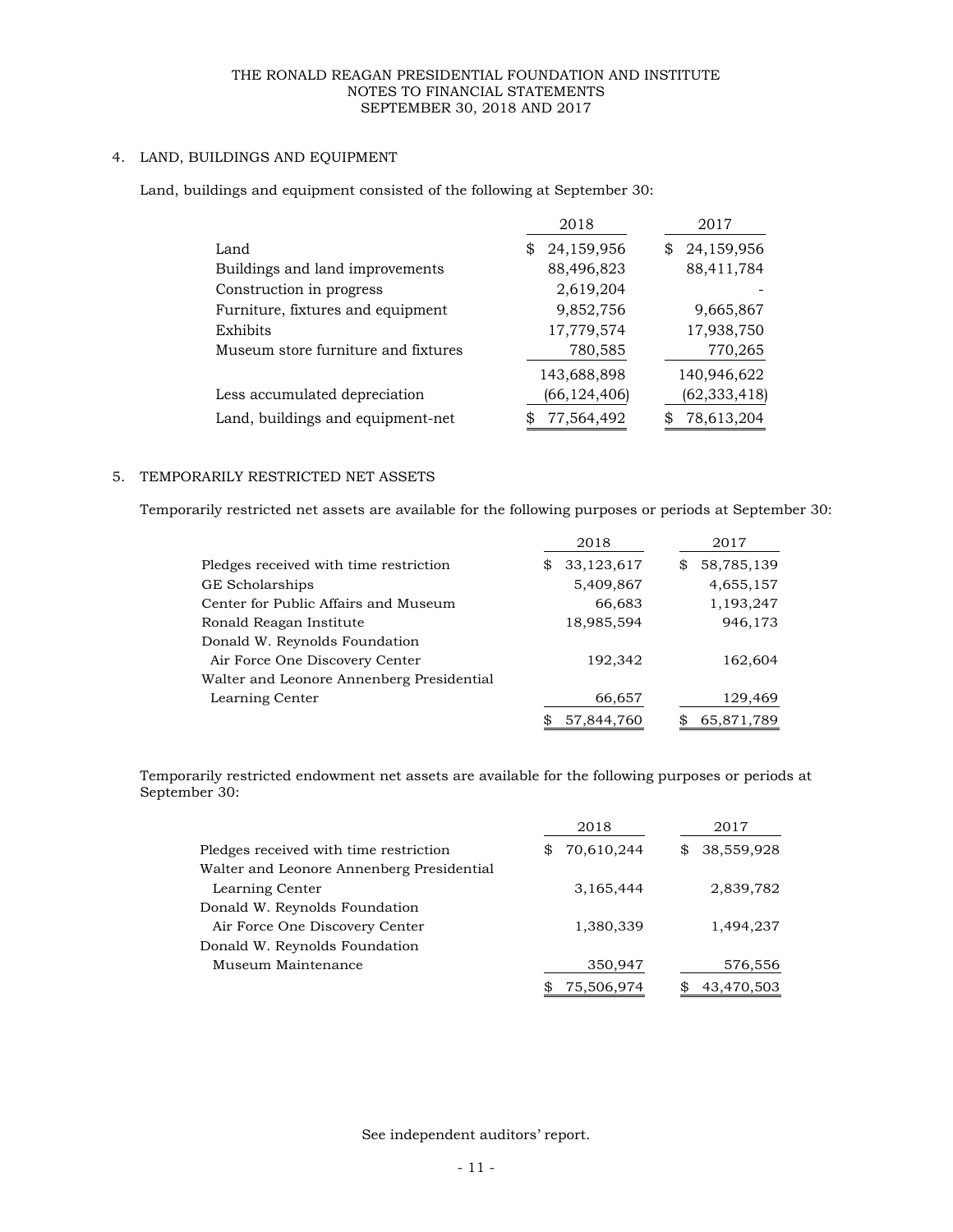## 6. INVESTMENTS

Investments are carried at fair value with realized and unrealized gains and losses, interest and dividends reflected in the statements of activities. Investments are money market funds, equity mutual funds, commodities mutual funds, marketable equity securities and private securities. These funds were measured at fair value using quoted market prices and were classified as Level I. If the fund is not trading on regular basis, it is classified as Level II. Private securities are valued at the best estimates available and are classified as Level III.

During the years ended September 30, 2018 and 2017, the Foundation had investments in a private company through the Endowment managed by State Street, which does not have a quoted market price and is therefore classified as Level III. Management obtains an updated valuation report annually to determine the fair value.

Following is a summary of the fair values of investments measured on a recurring basis at September 30:

|                                           | September 30, 2018 |               |    |                    |    |            |                   |
|-------------------------------------------|--------------------|---------------|----|--------------------|----|------------|-------------------|
|                                           |                    | Level I       |    | Level II           |    | Level III  | Total             |
| Money Market funds held<br>for investment | \$                 | 18,536,285    | \$ |                    | \$ |            | \$<br>18,536,285  |
|                                           |                    |               |    |                    |    |            |                   |
| Equity mutual funds                       |                    | 22,493,840    |    | 62,624,421         |    |            | 85,118,261        |
| Fixed Income mutual funds                 |                    | 61,716,733    |    | 28,683,473         |    |            | 90,400,206        |
| Trust funds held for others               |                    | 727,850       |    | 39,796             |    |            | 767,646           |
| Private equity securities                 |                    |               |    |                    |    | 24,408,222 | 24,408,222        |
| Total investments                         |                    | \$103,474,708 | \$ | 91,347,690         | \$ | 24,408,222 | \$<br>219,230,620 |
|                                           |                    |               |    | September 30, 2017 |    |            |                   |
|                                           |                    | Level I       |    | Level II           |    | Level III  | Total             |
| Money Market funds held                   |                    |               |    |                    |    |            |                   |
| for investment                            | \$                 | 5,018,809     | \$ |                    | \$ |            | \$<br>5,018,809   |
| Equity mutual funds                       |                    | 19,262,494    |    | 60,151,520         |    |            | 79,414,014        |
| Fixed Income mutual funds                 |                    | 45, 114, 181  |    | 19,735,710         |    |            | 64,849,891        |
| Trust funds held for others               |                    | 1,127,293     |    | 49,974             |    |            | 1,177,267         |
| Private equity securities                 |                    |               |    |                    |    | 17,997,869 | 17,997,869        |
| Total investments                         | \$                 | 70,522,777    | \$ | 79,937,204         | \$ | 17,997,869 | \$<br>168,457,850 |

The following table summarizes our fair value measurements using significant Level II and III inputs, and changes therein, for the years ended September 30, 2018 and 2017:

|                                  | Level II         | Level III        |
|----------------------------------|------------------|------------------|
| Balance as of September 30, 2016 | 69,959,186<br>\$ | 10,169,687<br>\$ |
| Transfers to State Street        |                  |                  |
| Net purchases (sales)            | 2,824,288        | 6,905,252        |
| Net unrealized gains (losses)    | 6,700,435        | 407,627          |
| Net realized gains (losses)      | 453,295          | 515,303          |
| Balance as of September 30, 2017 | 79,937,204       | 17,997,869       |
| Level reclassification           |                  |                  |
| Net purchases (sales)            | 6,275,281        | 5,208,752        |
| Net unrealized gains (losses)    | 4,494,914        | 448,648          |
| Net realized gains (losses)      | 640,291          | 752,953          |
| Balance as of September 30, 2018 | 91.347.690       | 24.408.222       |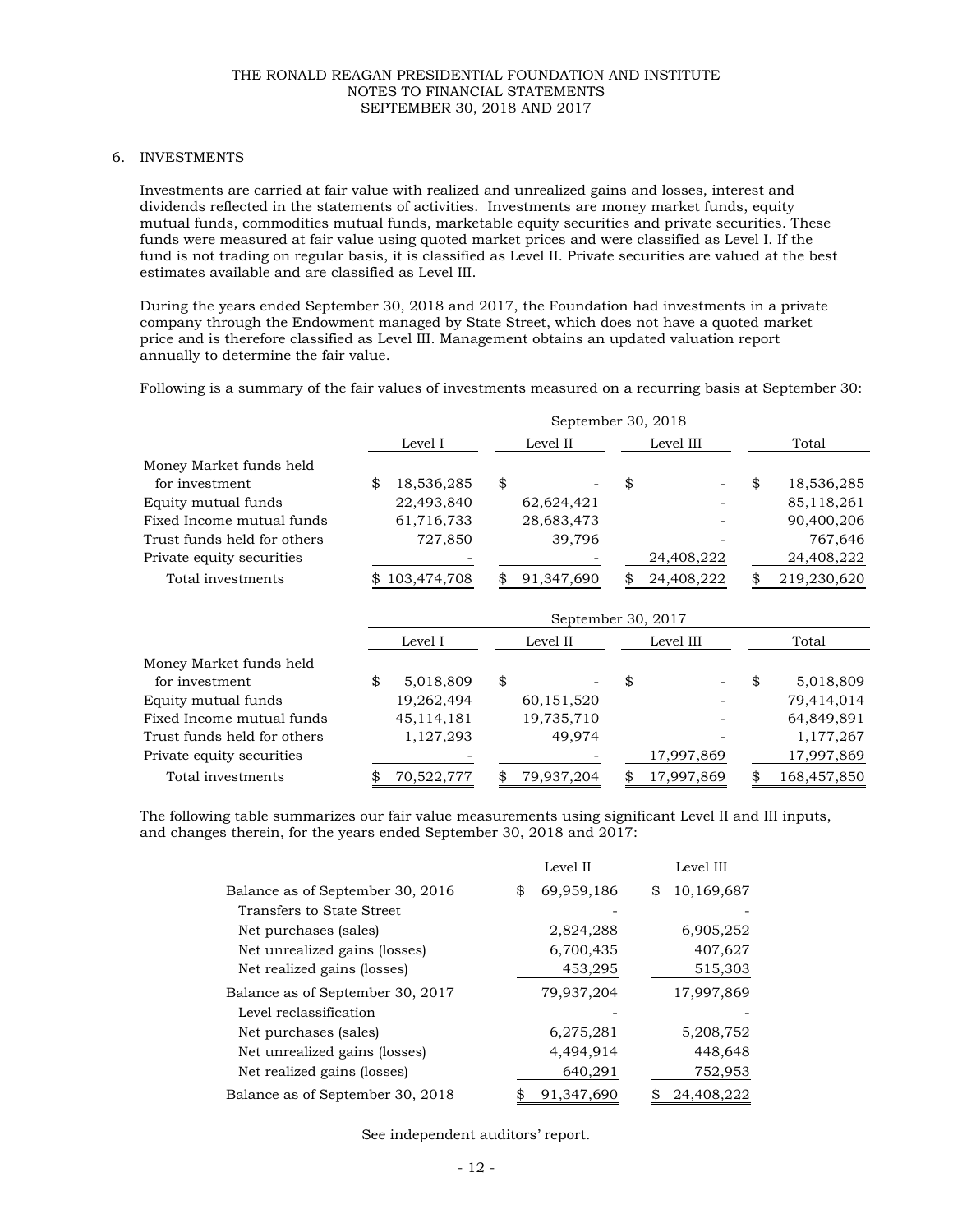## 6. INVESTMENTS (Continued)

Gain on investments is as follows for the years ended September 30:

|                         | 2018       |  |              |  |
|-------------------------|------------|--|--------------|--|
| Net gain on investments |            |  |              |  |
| carried at fair value   | 9.438.477  |  | \$14.454.833 |  |
| Interest and dividends  | 2,944,423  |  | 1,956,034    |  |
|                         | 12,382,900 |  | 16,410,867   |  |

Investment securities, in general, are exposed to various risks, such as interest rate, credit and overall market volatility. Due to the level of risk associated with certain investment securities, it is reasonably possible that changes in the values of investment securities will occur in the near term and such changes could materially impact the amounts reported in the financial statements.

## 7. COMMITMENTS AND CONTINGENCIES

### Real Estate Purchase

On August 21, 2018, the Foundation entered into an agreement to purchase a condominium interest in an office building in Washington, DC in which the Foundation will operate the Ronald Reagan Institute. The purchase price of the condominium is \$19.9 million, and the purchase is anticipated to close on or before August 31, 2019. As of September 30, 2018, the Foundation has \$984,000 deposited into an escrow account for this real estate purchase. The deposit is included in prepaid expenses, accounts receivable, and other assets on the Statements of Financial Position.

### Scholarships

In 2010, the Foundation received a \$5,000,000 contribution from GE Corporation to fund a ten-year national scholarship program. Terms of the contribution require the Foundation to fund \$300,000 per year for program costs and scholarships. Fund earnings are also restricted for scholarships. The annual amount awarded to each student shall not exceed \$10,000 and a scholarship recipient may be awarded a scholarship in each of four school years for a total of \$40,000. Scholarship recipients must continue to meet specific terms and conditions in order to continue to receive their scholarships.

On February 2, 2016, GE Corporation pledged an additional \$5,000,000 of additional funding to extend the life of the scholarship program. The Foundation has received \$2 million from GE Corporation relating to this pledge.

### Legal Matters

No legal proceedings have arisen that, in the opinion of management, would have a material adverse impact on the financial position or results of operations of the Foundation.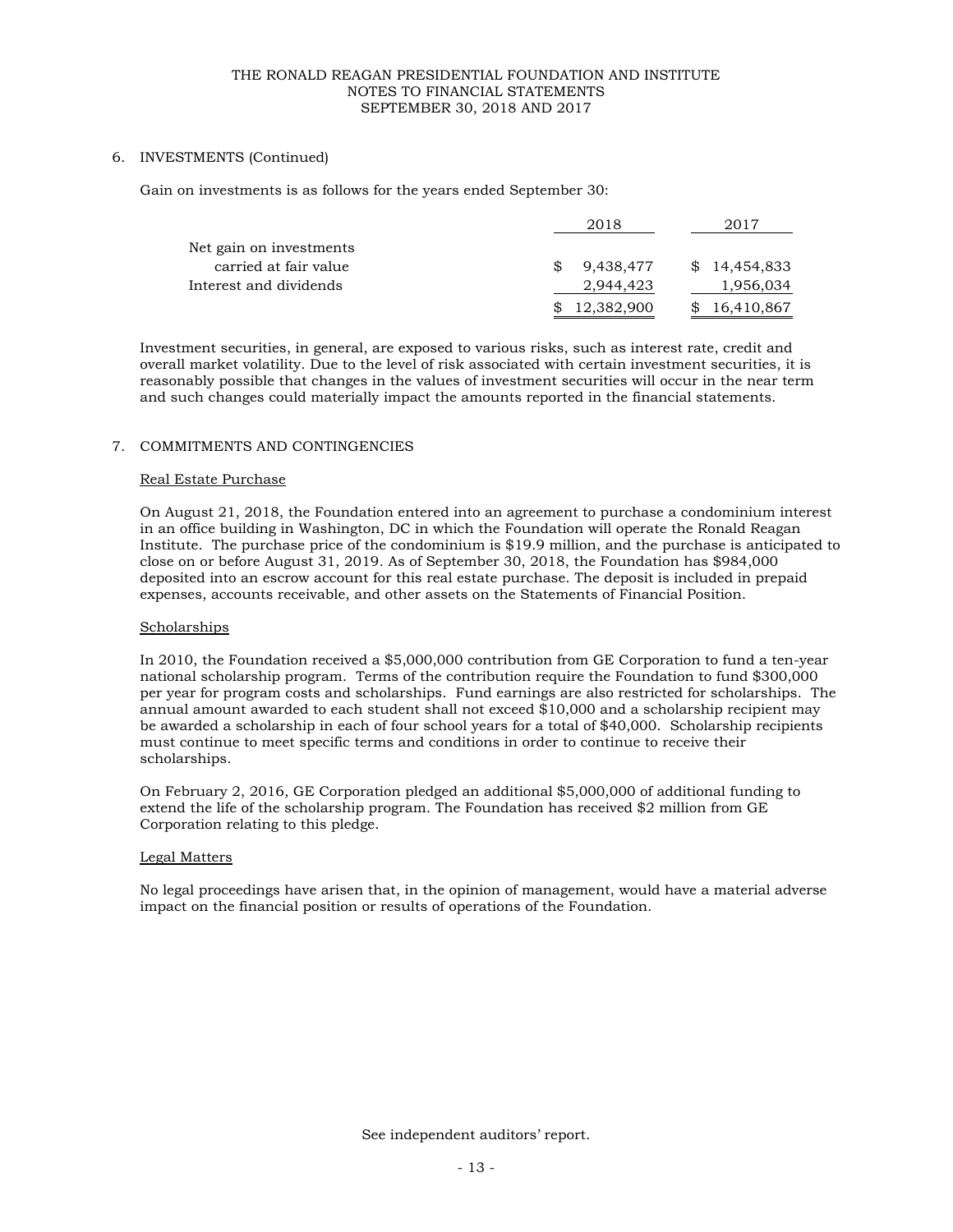## 8. NOTE PAYABLE

During the year ended September 30, 2013, the Foundation purchased 140 acres of adjacent land for \$6,000,000. The land was financed with an interest-only loan from a bank with the principal and unpaid interest which was due on June 29, 2017. The loan agreement and note payable were both amended in May 2017 to extend the maturity date to June 29, 2022. Interest is calculated and paid monthly at a variable rate based on the greater of London InterBank Offered Rate plus 125 basis points or 1.5% per annum. The average annual rate paid during the years ended September 30, 2018 and 2017 was 3.0% and 1.9%, respectively. During the years ended September 30, 2018 and 2017, interest expense totaled \$183,754 and \$111,797, respectively. The loan covenants require unrestricted cash and investments remain above \$25 million. At September 30, 2018 and 2017, the Foundation was in compliance with its loan covenants.

## 9. CHARITABLE REMAINDER ANNUITY TRUSTS

The Foundation is Trustee under certain Irrevocable Annuity Trust Agreements which require future payments to the Grantors. The present value of the expected future payments is recorded as a liability and adjusted annually based on actuarial assumptions.

## 10. AGREEMENT WITH THE NATIONAL ARCHIVES AND RECORDS ADMINISTRATION

Upon completion of the Library's construction in 1991, NARA assumed responsibility for the operation, security and maintenance of the Library as a presidential archival depository. However, the operation and maintenance of certain portions of the Library, including the areas designated for the museum store, the Air Force One Pavilion and the Foundation offices remain the responsibility of the Foundation. In February 2016 the Foundation assumed responsibility of admissions to the museum. The Foundation had accounts payable to NARA totaling \$206,177 and \$256,054 at September 30, 2018 and 2017, respectively. Accounts receivable from NARA are for reimbursements for utilities and other general costs that are paid by the Foundation and amounted to \$65,870 and \$69,343 at September 30, 2018 and 2017, respectively. Accounts receivable from NARA accounted for approximately 27% and 21% of total accounts receivable at September 30, 2018 and 2017, respectively.

### 11. MUSEUM STORE

Museum store revenue is offset by direct costs, such as costs of merchandise sold and payroll costs of museum store employees.

## 12. RETIREMENT PLAN

The Foundation has a defined contribution retirement plan for its employees under the provisions of IRC Section 403(b). Under the terms of this plan, employees who worked a minimum of 1,000 hours per year are eligible for participation after one year of service and the attainment of age 21. Vesting in Foundation contributions is 20% each year, with a participant 100% vested after five years of credited service. Plan contributions are made solely by the Foundation in the amount of 10% of the plan participants' compensation. Such contributions are made at the Board's discretion, not to exceed the statutory allowable amount. During the years ended September 30, 2018 and 2017, Foundation contributions were \$405,351 and \$433,294, respectively.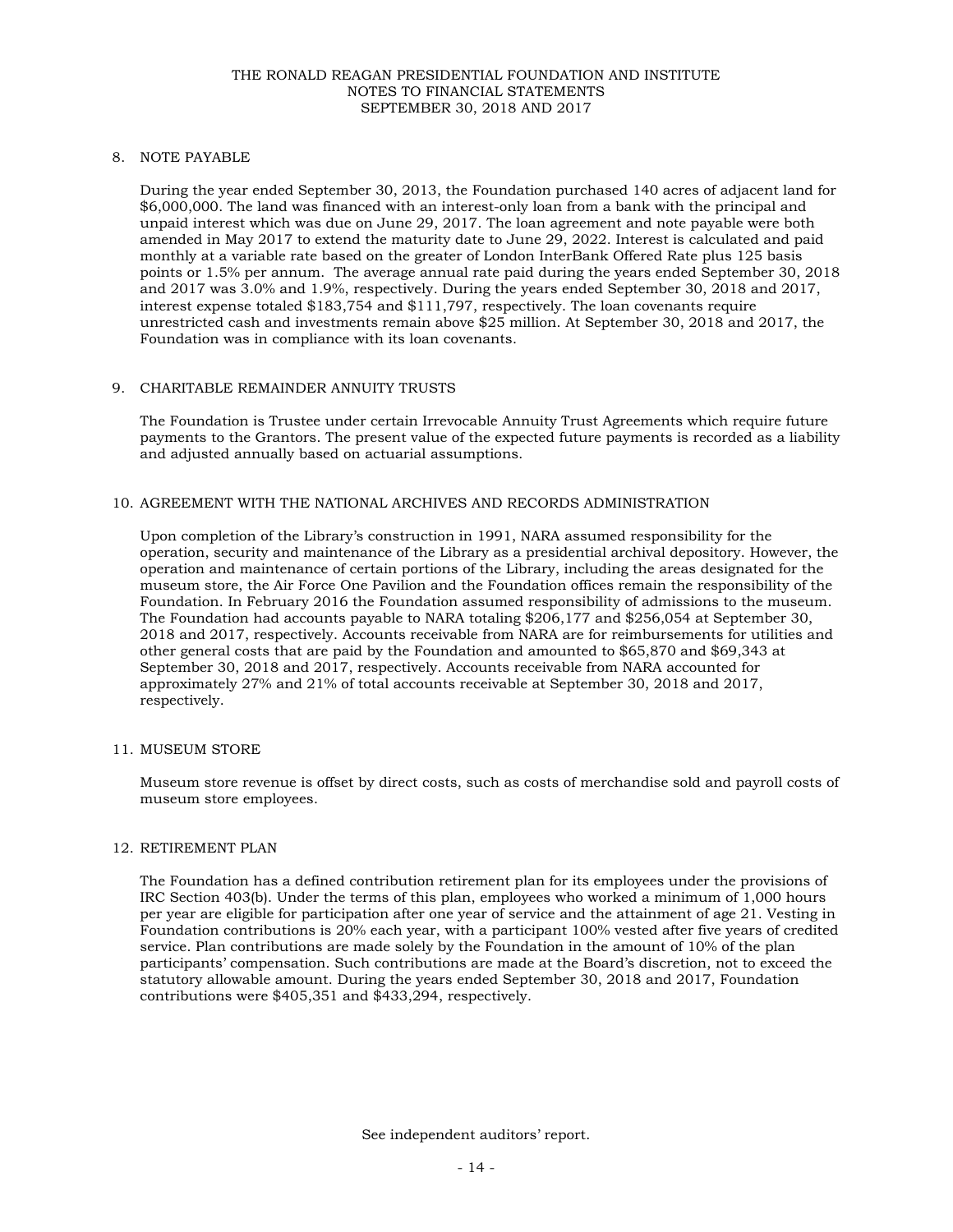## 13. CONCENTRATIONS

## Major Donors

The pledges from three donors accounted for approximately 66% of total pledges receivable at September 30, 2018 and 2017.

### Major Accounts Receivable

Accounts receivable from two entities accounted for 67% of total accounts receivable at September 30, 2018. Accounts receivable from two entities accounted for 58% of total accounts receivable at September 30, 2017.

## Concentration of Credit Risk

The Foundation maintains its cash at financial institutions which may, at times, exceed federally insured limits. At September 30, 2018, the Foundation had cash and cash equivalents on deposit exceeding federally insured limits by \$3,262,741. Historically, the Foundation has not experienced any losses in such accounts and believes it is not exposed to any significant credit risk on cash and cash equivalents.

## 14. ENDOWMENT FUNDS

## Net Asset Classifications

In August 2008, the Financial Accounting Standards Board ("FASB") issued guidance on the net asset classification of donor-restricted endowment funds for a not-for-profit organization that is subject to an enacted version of the Uniform Prudent Management of Institutional Funds Act of 2006 ("UPMIFA"). The FASB guidance also improves disclosures about a foundation's endowment funds (both donor restricted endowment funds and board designated endowment funds) whether or not the Foundation is subject to UPMIFA. The Foundation classifies the donor-restricted endowment funds of perpetual duration as permanently restricted net assets. From time to time, the fair value of assets associated with individual donor restricted endowment funds may fall below the level that the donor or the law requires the Foundation to retain as a fund of perpetual duration. There were no such deficiencies as of September 30, 2018 and 2017.

### Interpretation of Law

The Board of Trustees has interpreted the state law as requiring the preservation of the fair value of the original gift as of the gift date of the donor-restricted endowment funds absent explicit donor stipulations to the contrary. The Foundation classifies the donor-restricted endowment funds of perpetual duration as permanently restricted net assets.

### Endowment Investment and Spending Policies

The Board of Trustees has adopted an investment policy designed to seek an average total annual return that exceeds the spending or payout rate plus inflation measured over annualized, rolling five and ten year periods. To achieve its investment objectives, funds are allocated among a number of asset classes. The general policy is to diversify investments among both equity and fixed income strategies so as to provide a balance that will enhance total return while avoiding undue risk concentrations in any single asset class or investment category (see note 6 for the current asset allocation).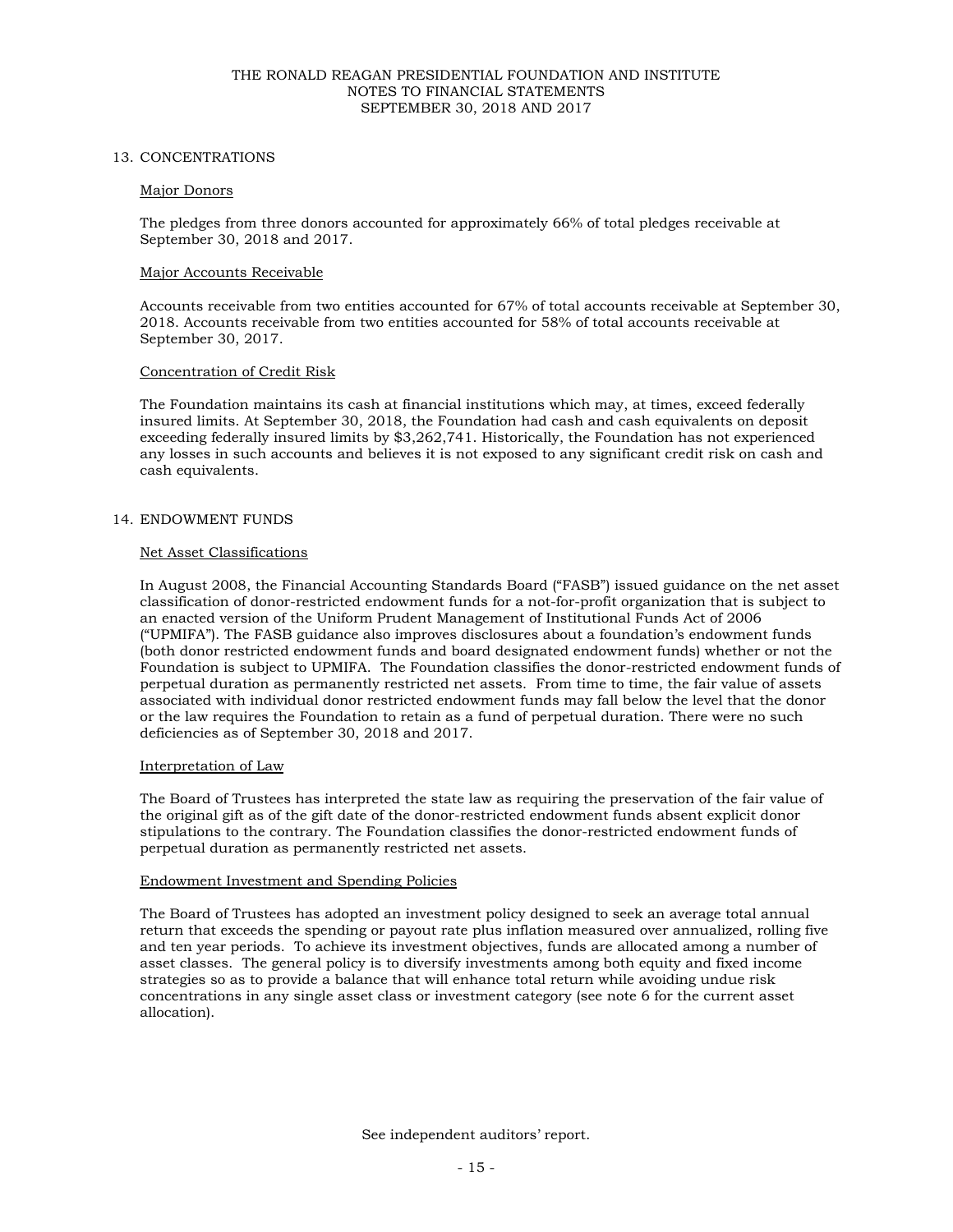## 14. ENDOWMENT FUNDS (Continued)

## Endowment Investment and Spending Policies (Continued)

It is the Foundation's policy, subject to the discretion of the Board of Directors, to distribute annually up to 5% of the average of the investment pool's market value as of the end of 20 quarters prior to the next fiscal year period. It is understood that the total return basis for calculating spending is sanctioned by the UPMIFA, under which guideline the Foundation is permitted to spend an amount in excess of the current yield (interest and dividends earned), including realized or unrealized appreciation. The Foundation distributed \$1,769,475 and \$1,129,905 under this policy during the fiscal years ended September 30, 2018 and 2017, respectively.

The following are endowment fund activities for the year ended September 30, 2018:

## ENDOWMENT FUND BALANCES

|                                    |              | Temporarily              |            |            | Permanently |            |               |
|------------------------------------|--------------|--------------------------|------------|------------|-------------|------------|---------------|
|                                    | Unrestricted |                          | Restricted |            | Restricted  |            | Total         |
| General Endowment                  | \$           | $\overline{\phantom{0}}$ | \$         | 70,610,243 | \$          | 31,013,051 | \$101,623,294 |
| Education                          |              |                          |            |            |             |            |               |
| Annenberg/Education Activities     |              |                          |            | 3,165,444  |             | 10,000,000 | 13,165,444    |
| Reynolds/Discovery Center          |              |                          |            | 1,380,339  |             | 6,500,000  | 7,880,339     |
| Reynolds/Museum Maintenance        |              |                          |            | 350,948    |             | 2,725,000  | 3,075,948     |
| Funds Functioning as Endowment     |              | 69,446,046               |            |            |             |            | 69,446,046    |
|                                    |              | 69,446,046               |            | 75,506,974 |             | 50,238,051 | 195, 191, 071 |
| Endowment Pledges at present value |              |                          |            |            |             | 16,203,832 | 16,203,832    |
| <b>Total Endowment Net Assets</b>  | \$           | 69,446,046               | \$         | 75,506,974 | \$          | 66,441,883 | \$211,394,903 |

ENDOWMENT FUND CHANGES IN NET ASSETS

| <b>INVESTED ENDOWMENT</b>    |                  |                  |                  |               |
|------------------------------|------------------|------------------|------------------|---------------|
| Beginning balance            | \$<br>64,771,256 | 43,470,503<br>\$ | 50,238,051<br>\$ | \$158,479,810 |
| Investment Returns           |                  |                  |                  |               |
| Investment Income            | 2,711,169        |                  |                  | 2,711,169     |
| Investment Appreciation      | 9,466,177        |                  |                  | 9,466,177     |
| Investment Costs             |                  |                  |                  |               |
| Net Investment Returns       | 12, 177, 346     |                  |                  | 12,177,346    |
| Appropriated for Expenditure | (1,769,475)      |                  |                  | (1,769,475)   |
| Cash Additions to Endowment  |                  |                  |                  |               |
| Donor Directed               | 26,303,390       |                  |                  | 26,303,390    |
| <b>Board Directed</b>        |                  |                  |                  |               |
| <b>Total New Additions</b>   | 26,303,390       |                  |                  | 26,303,390    |
| Reclassifications            | (32,036,471)     | 32,036,471       |                  |               |
| Ending balance               | \$<br>69,446,046 | 75,506,974<br>\$ | 50,238,051<br>\$ | \$195,191,071 |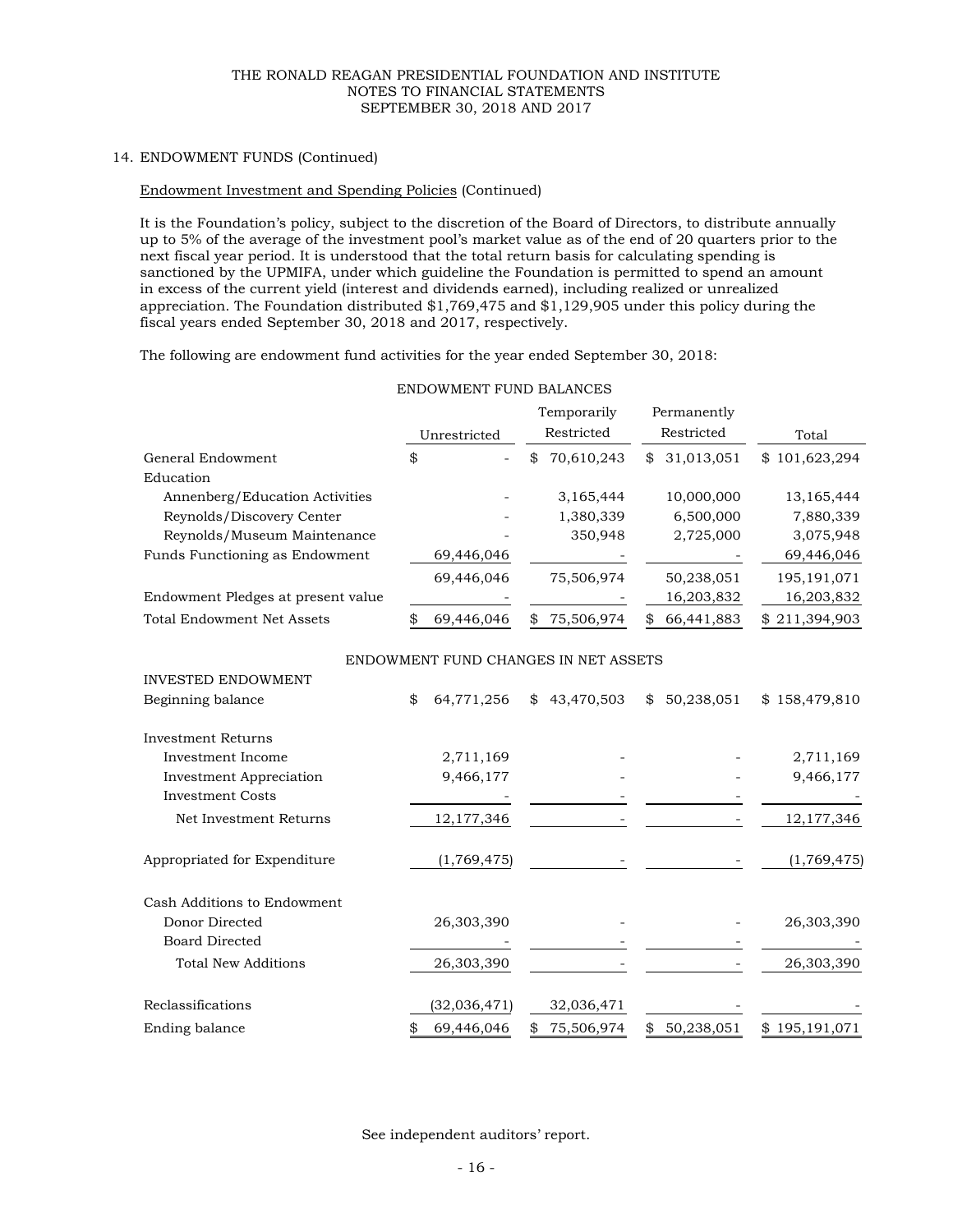# 14. ENDOWMENT FUNDS (Continued)

The following are endowment fund activities for the year ended September 30, 2018:

## ENDOWMENT FUND CHANGES IN NET ASSETS

|                                 |                            | Temporarily |            |    | Permanently |    |               |
|---------------------------------|----------------------------|-------------|------------|----|-------------|----|---------------|
|                                 | Unrestricted               |             | Restricted |    | Restricted  |    | Total         |
| <b>ENDOWMENT PLEDGES</b>        |                            |             |            |    |             |    |               |
| Beginning balance               | \$                         | \$          | ۰          | \$ | 16,177,871  | \$ | 16,177,871    |
| New Pledges, net of discounts   |                            |             |            |    |             |    |               |
| and payments                    |                            |             |            |    | 25,961      |    | 25,961        |
| Ending balance                  | \$                         | S           |            | \$ | 16,203,832  | \$ | 16,203,832    |
|                                 | TOTAL ENDOWMENT NET ASSETS |             |            |    |             |    |               |
| Beginning balance               | \$<br>64,771,256           | \$          | 43,470,503 | \$ | 66,415,922  |    | \$174,657,681 |
| Changes in Endowment net assets | 4,674,790                  |             | 32,036,471 |    | 25,961      |    | 36,737,222    |
| Ending balance                  | 69,446,046                 | \$          | 75,506,974 | \$ | 66,441,883  |    | \$211,394,903 |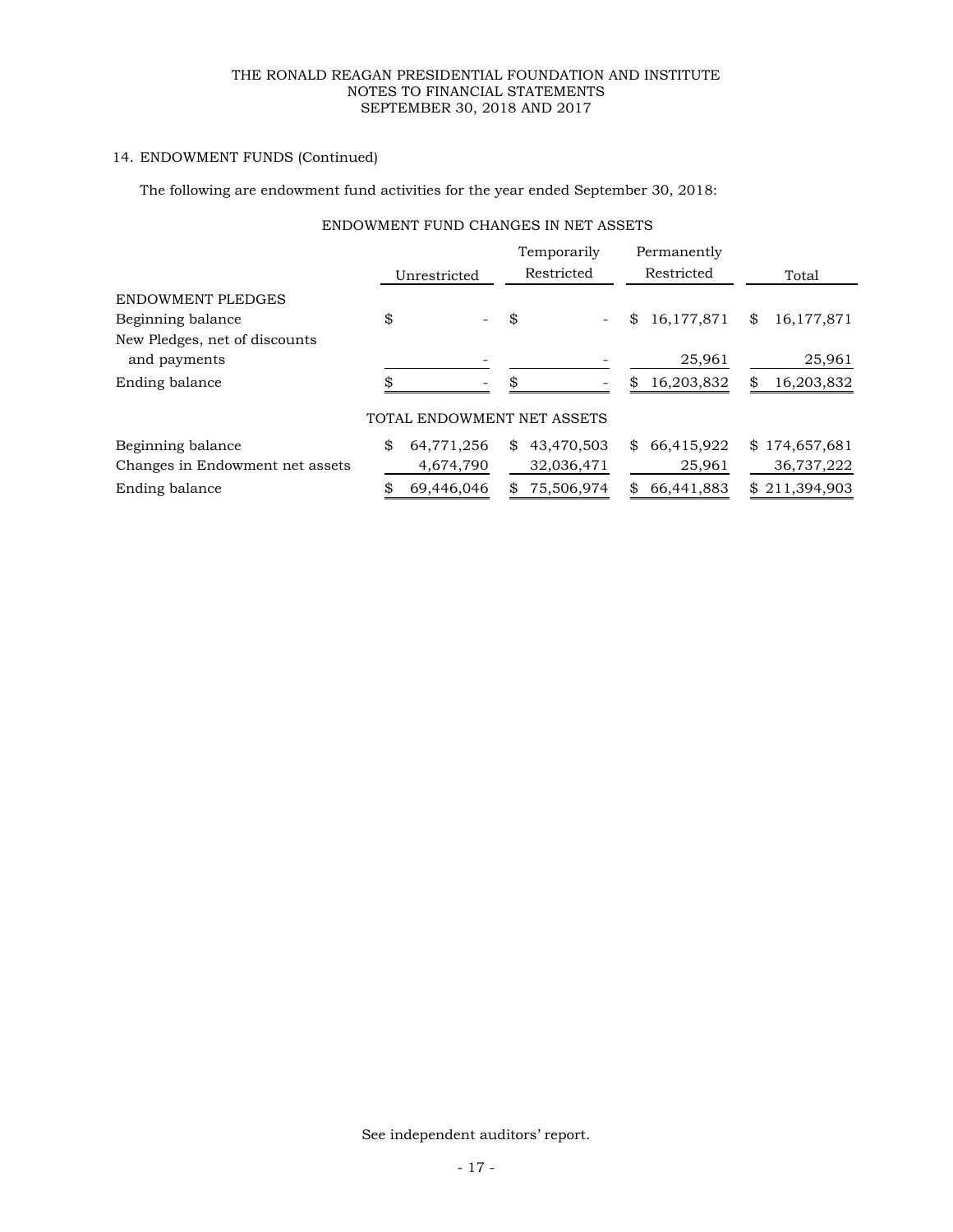## 14. ENDOWMENT FUNDS (Continued)

The following are endowment fund activities for the year ended September 30, 2017:

|                                                                                                                                       |              | ENDOWMENT FUND BALANCES                            |                           |                                   |             |                                      |                                                    |
|---------------------------------------------------------------------------------------------------------------------------------------|--------------|----------------------------------------------------|---------------------------|-----------------------------------|-------------|--------------------------------------|----------------------------------------------------|
|                                                                                                                                       | Unrestricted |                                                    | Temporarily<br>Restricted |                                   | Permanently |                                      |                                                    |
|                                                                                                                                       |              |                                                    |                           |                                   |             | Restricted                           | Total                                              |
| General Endowment<br>Education                                                                                                        | \$           |                                                    | \$                        | 38,559,929                        | \$          | 31,013,051                           | \$<br>69,572,980                                   |
| Annenberg/Education Activities<br>Reynolds/Discovery Center<br>Reynolds/Museum Maintenance<br>Funds Functioning as Endowment          |              | 64,771,256                                         |                           | 2,839,782<br>1,494,236<br>576,556 |             | 10,000,000<br>6,500,000<br>2,725,000 | 12,839,782<br>7,994,236<br>3,301,556<br>64,771,256 |
| Endowment Pledges at present value                                                                                                    |              | 64,771,256                                         |                           | 43,470,503                        |             | 50,238,051<br>16,177,871             | 158,479,810<br>16,177,871                          |
| <b>Total Endowment Net Assets</b>                                                                                                     |              | 64,771,256                                         | \$                        | 43,470,503                        | \$          | 66,415,922                           | \$<br>174,657,681                                  |
| <b>INVESTED ENDOWMENT</b><br>Beginning balance                                                                                        | \$           | ENDOWMENT FUND CHANGES IN NET ASSETS<br>57,772,460 | \$                        | 35,181,346                        | \$          | 50,238,051                           | \$<br>143, 191, 857                                |
| <b>Investment Returns</b><br>Investment Income<br><b>Investment Appreciation</b><br><b>Investment Costs</b><br>Net Investment Returns |              | 1,920,031<br>14,497,827<br>16,417,858              |                           |                                   |             |                                      | 1,920,031<br>14,497,827<br>16,417,858              |
| Appropriated for Expenditure                                                                                                          |              | (1, 129, 905)                                      |                           |                                   |             |                                      | (1, 129, 905)                                      |
| Cash Additions to Endowment<br>Donor Directed<br><b>Board Directed</b><br><b>Total New Additions</b>                                  |              |                                                    |                           |                                   |             |                                      |                                                    |
| Reclassifications                                                                                                                     |              | (8, 289, 157)                                      |                           | 8,289,157                         |             |                                      |                                                    |
| Ending balance                                                                                                                        | \$           | 64,771,256                                         | \$                        | 43,470,503                        | \$          | 50,238,051                           | \$<br>158,479,810                                  |